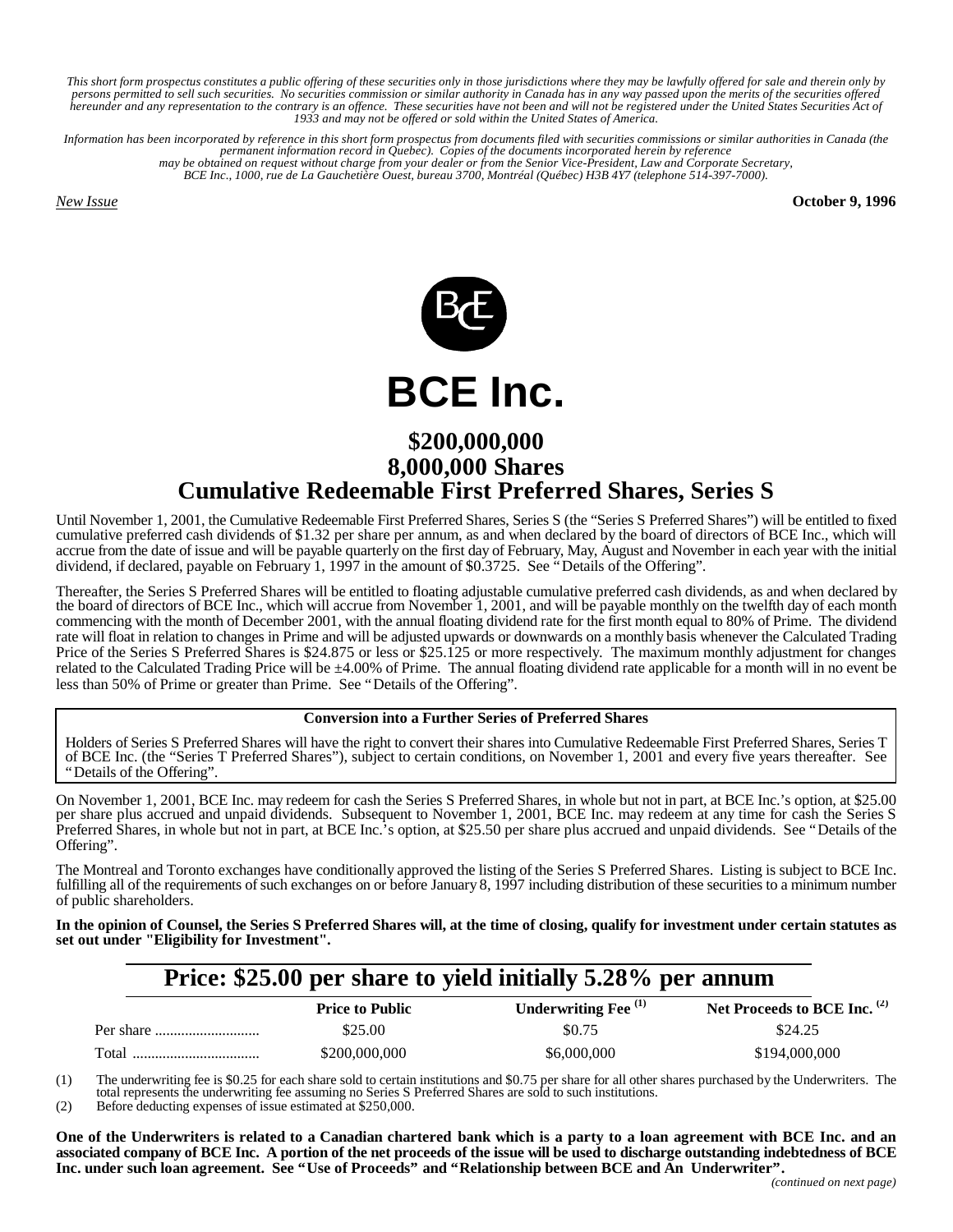#### *(continued from cover page)*

We, as principals, conditionally offer the Series S Preferred Shares, subject to prior sale, if, as and when issued by BCE Inc. and accepted by us, in accordance with the conditions contained in the Underwriting Agreement referred to under "Plan of Distribution" and subject to the approval of certain legal matters on behalf of BCE Inc. by Messrs. Josef J. Fridman and Marc J. Ryan, Senior Vice-President, Law and Corporate Secretary, and General Counsel, respectively, of BCE Inc. and on our behalf by Ogilvy Renault, Montreal, a general partnership.

Subscriptions will be received subject to rejection or allotment in whole or in part and the right is reserved to close the subscription books at any time without notice. It is expected that the date of closing and the date on which the Series S Preferred Shares in definitive form will be ready for delivery will be on or about October 21, 1996.

### **TABLE OF CONTENTS**

| Page |
|------|
| 3    |
| 3    |
| 4    |
| 6    |
| 6    |
| 9    |
| 9    |
| 9    |
| 9    |
| 10   |
| 10   |
| 11   |
| 19   |
| 19   |
| 20   |
| 21   |
| 22   |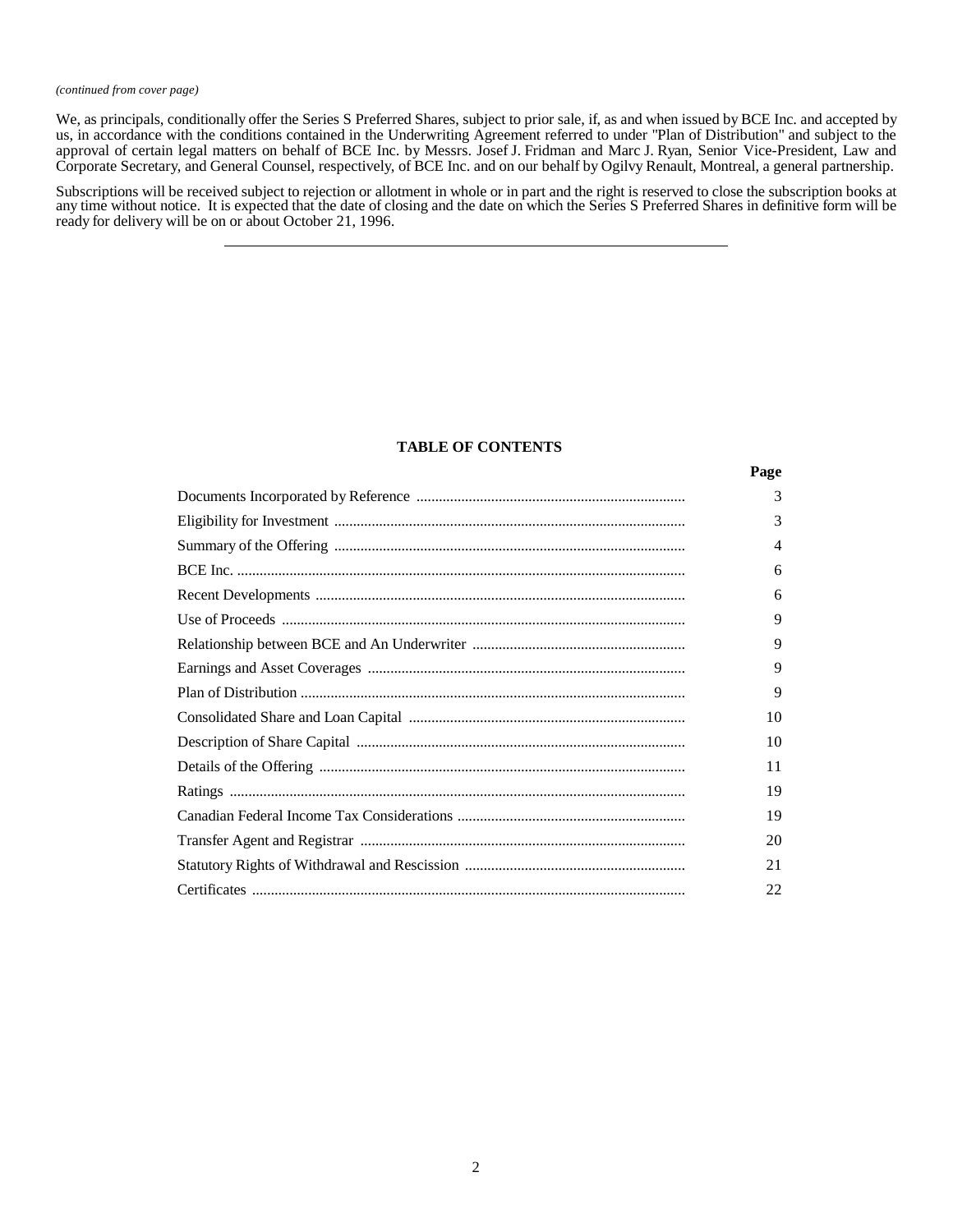#### **DOCUMENTS INCORPORATED BY REFERENCE**

**The following documents, filed with the various securities commissions or similar authorities in Canada, are specifically incorporated by reference and form an integral part of this short form prospectus:**

- **(a) Annual Information Form of BCE Inc. dated March 15, 1996;**
- **(b) Comparative Consolidated Financial Statements of BCE Inc. for the years ended December 31, 1995 and 1994 and the Auditors' Report thereon provided on pages 30 to 53 of BCE Inc.'s 1995 Annual Report;**
- **(c) Management's Discussion and Analysis and interim unaudited comparative consolidated financial statements for the period ended March 31, 1996 included in the quarterly report of BCE Inc. for the first quarter of 1996;**
- **(d) Interim unaudited comparative consolidated financial statements for the period ended June 30, 1996 included in the quarterly report of BCE Inc. for the second quarter of 1996;**
- **(e) Management's Discussion and Analysis of BCE Inc. for the period ended June 30, 1996 dated August 5, 1996; and**
- **(f) Notice of 1996 Annual Meeting and Management Proxy Circular of BCE Inc. dated February 20, 1996.**

**Any annual information forms, material change reports (excluding confidential reports), financial statements (including Management's Discussion and Analysis) and management proxy circulars filed by BCE Inc. with the various securities commissions or similar authorities in Canada after the date of this short form prospectus and prior to the termination of the distribution, shall be deemed to be incorporated by reference into this short form prospectus.**

**Any statement contained in a document incorporated or deemed to be incorporated by reference herein shall be deemed to be modified or superseded for purposes of this short form prospectus to the extent that a statement contained herein or in any other subsequently filed document which also is or is deemed to be incorporated by reference herein modifies or supersedes such statement. The modifying or superseding statement need not state that it has modified or superseded a prior statement or include any other information set forth in the document that it modifies or supersedes. The making of a modifying or superseding statement shall not be deemed an admission for any purposes that the modified or superseded statement, when made, constituted a misrepresentation, an untrue statement of a material fact or an omission to state a material fact that is required to be stated or that is necessary to make a statement not misleading in light of the circumstances in which it was made. Any statement so modified or superseded shall not be deemed, except as so modified or superseded, to constitute a part of this short form prospectus.**

### **ELIGIBILITY FOR INVESTMENT**

In the opinion of Messrs. Josef J. Fridman and Marc J. Ryan, Senior Vice-President, Law and Corporate Secretary, and General Counsel, respectively, of BCE Inc., and of Ogilvy Renault, Montreal, a general partnership, at the time of closing, the Series S Preferred Shares will qualify as eligible investments under the *Insurance Act* (Ontario), without resort to the so-called "basket" provisions, but subject to general investment provisions and restrictions pertaining generally to purchasers under such Act.

In the opinion of such counsel, the Series S Preferred Shares will, at the time of closing, qualify as investments under the *Income Tax Act* (Canada) for trusts governed by a registered retirement savings plan, a registered retirement income fund or a deferred profit sharing plan under the *Income Tax Act* (Canada).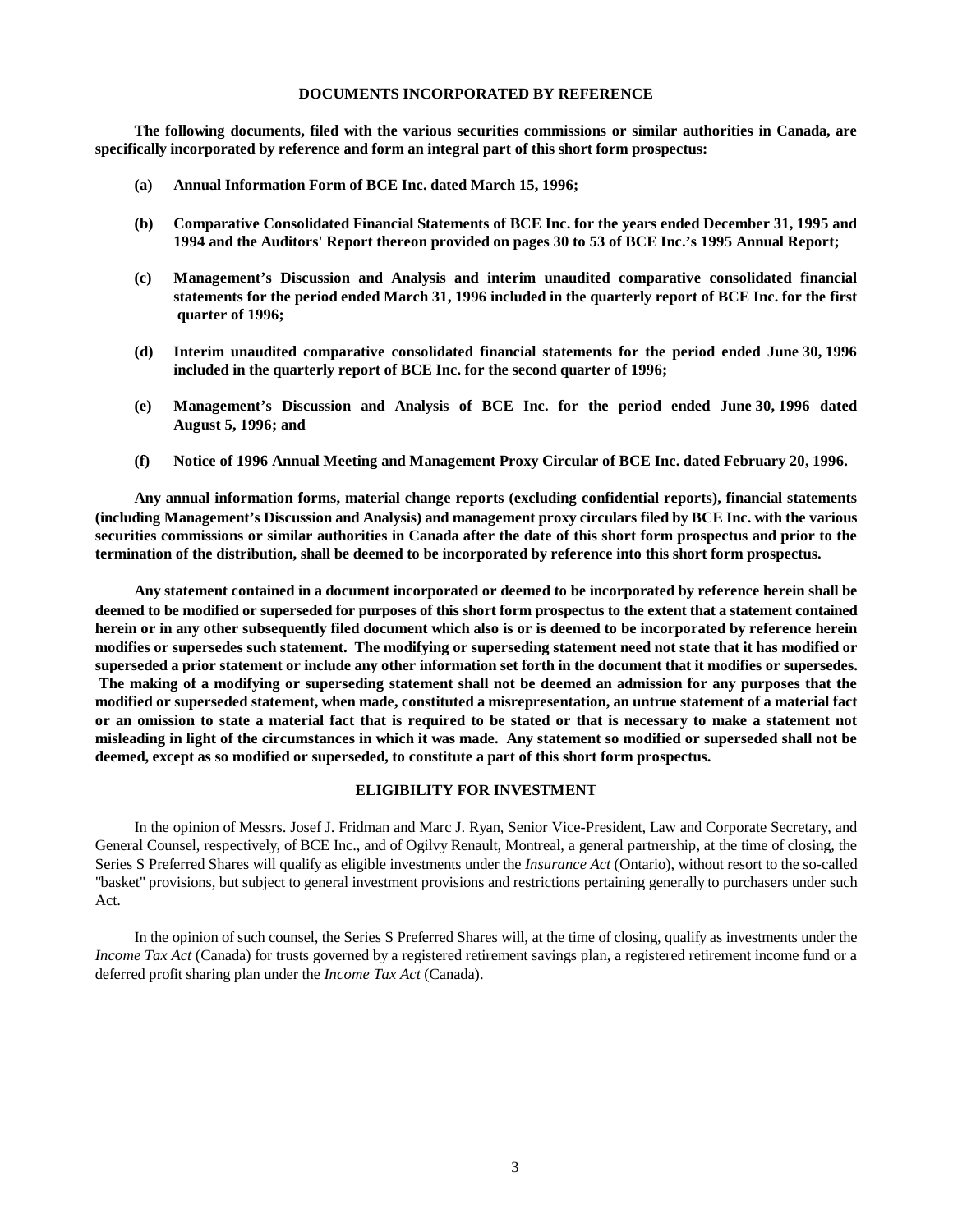### **SUMMARY OF THE OFFERING**

*This summary is qualified by the detailed information appearing elsewhere in this short form prospectus. For a definition of the terms used in this summary, refer to "Details of the Offering".*

| <b>Issue:</b>                                                 | Cumulative Redeemable First Preferred Shares, Series S.                                                                                                                                                                                                                                                                                                                                                                                                                                                                                                                                                                                                                                                                           |  |  |  |
|---------------------------------------------------------------|-----------------------------------------------------------------------------------------------------------------------------------------------------------------------------------------------------------------------------------------------------------------------------------------------------------------------------------------------------------------------------------------------------------------------------------------------------------------------------------------------------------------------------------------------------------------------------------------------------------------------------------------------------------------------------------------------------------------------------------|--|--|--|
| Amount:                                                       | \$200,000,000 (8,000,000 shares).                                                                                                                                                                                                                                                                                                                                                                                                                                                                                                                                                                                                                                                                                                 |  |  |  |
| <b>Price and Yield:</b>                                       | \$25.00 per share to yield initially 5.28% per annum.                                                                                                                                                                                                                                                                                                                                                                                                                                                                                                                                                                                                                                                                             |  |  |  |
| <b>Principal Characteristics of Series S Preferred Shares</b> |                                                                                                                                                                                                                                                                                                                                                                                                                                                                                                                                                                                                                                                                                                                                   |  |  |  |
| Dividends:                                                    | Until November 1, 2001, fixed cumulative preferred cash dividends at an annual rate of \$1.32 per<br>share payable quarterly on the first day of February, May, August and November in each year.<br>Assuming an issue date of October 21, 1996, an initial dividend, if declared, of \$0.3725 per share<br>will be payable on February 1, 1997.                                                                                                                                                                                                                                                                                                                                                                                  |  |  |  |
|                                                               | From November 1, 2001, floating adjustable cumulative preferred cash dividends payable monthly<br>on the twelfth day of each month commencing with the month of December 2001, with the annual<br>floating dividend rate for the first month equal to 80% of Prime. The dividend rate will float in<br>relation to changes in Prime and will be adjusted upwards or downwards on a monthly basis<br>$\alpha$ and $\alpha$ in the $\alpha$ and $\alpha$ in the $\alpha$ and $\alpha$ and $\alpha$ and $\alpha$ and $\alpha$ and $\alpha$ and $\alpha$ and $\alpha$ and $\alpha$ and $\alpha$ and $\alpha$ and $\alpha$ and $\alpha$ and $\alpha$ and $\alpha$ and $\alpha$ and $\alpha$ and $\alpha$ and $\alpha$ and $\alpha$ and |  |  |  |

whenever the Calculated Trading Price of the Series S Preferred Shares is \$24.875 or less or \$25.125 or more respectively. The maximum monthly adjustment for changes related to the Calculated Trading Price will be  $\pm 4.00\%$  of Prime. However, the annual floating dividend rate applicable in a month will in no event be less than 50% of Prime or greater than Prime.

- *Redemption:* The Series S Preferred Shares are not redeemable prior to November 1, 2001. The Series S Preferred Shares will be redeemable on such date for cash, in whole but not in part, at BCE Inc.'s option, at \$25.00 per share, together with accrued and unpaid dividends up to but excluding the date of redemption. Redeemable at any time after November 1, 2001, in whole but not in part, for cash, at BCE Inc.'s option, at \$25.50 per share, together with accrued and unpaid dividends up to but excluding the date of redemption.
- *Conversion into Series T Preferred Shares:* Holders of Series S Preferred Shares will, subject to the automatic conversion provisions, have the right to convert, on November 1, 2001 and on November 1 every five years thereafter (a "Conversion Date"), their shares into an equal number of Series T Preferred Shares upon giving to BCE Inc. notice thereof not earlier than 45 days prior to, but not later than the close of business on the  $14<sup>th</sup>$  day preceding, a Conversion Date.
- *Automatic Conversion Provisions:* Following the close of business on the 14th day preceding a Conversion Date, if BCE Inc. determines after having taken into account all shares tendered for conversion by holders of Series S Preferred Shares and Series T Preferred Shares, as the case may be, that there would be outstanding on such Conversion Date less than 1,000,000 Series S Preferred Shares, such remaining number of Series S Preferred Shares shall automatically be converted on such Conversion Date into an equal number of Series T Preferred Shares. Additionally, if BCE Inc. determines at such time that there would be outstanding on such Conversion Date less than 1,000,000 Series T Preferred Shares then no Series S Preferred Shares shall be converted into Series T Preferred Shares.

### **Principal characteristics of Series T Preferred Shares**

*Dividends:* Fixed cumulative preferred cash dividends payable quarterly on the first day of February, May, August and November in each year.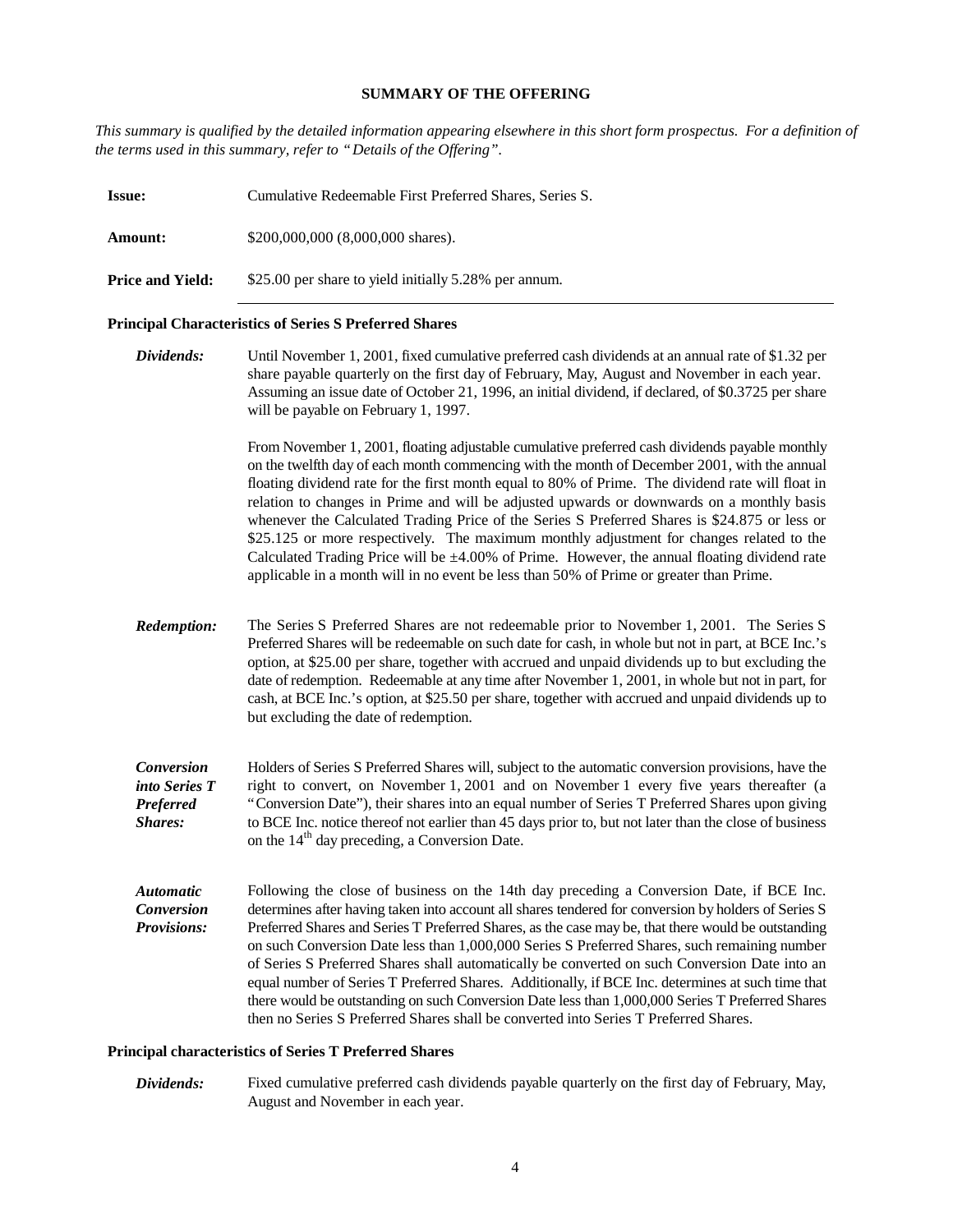|                                                                   | At least 45 days and not more than 60 days prior to the start of the initial dividend period beginning<br>on November 1, 2001, and at least 45 days and not more than 60 days prior to the first day of each<br>subsequent dividend period (the initial five year dividend period and all subsequent five year<br>dividend periods being referred to as a "Fixed Dividend Rate Period"), BCE Inc. shall set, and<br>provide written notice of, a Selected Percentage Rate for the ensuing Fixed Dividend Rate Period.<br>Such Selected Percentage Rate shall not be less than 80% of the Government of Canada Yield<br>determined on the 21st day preceding the first day of the applicable Fixed Dividend Rate Period.                                                                                   |
|-------------------------------------------------------------------|-----------------------------------------------------------------------------------------------------------------------------------------------------------------------------------------------------------------------------------------------------------------------------------------------------------------------------------------------------------------------------------------------------------------------------------------------------------------------------------------------------------------------------------------------------------------------------------------------------------------------------------------------------------------------------------------------------------------------------------------------------------------------------------------------------------|
| <b>Redemption:</b>                                                | The Series T Preferred Shares are not redeemable prior to November 1, 2006. The Series T<br>Preferred Shares will be redeemable on November 1, 2006 or on November 1 in every fifth year<br>thereafter for cash, in whole but not in part, at BCE Inc.'s option, at \$25.00 per share, together with<br>accrued and unpaid dividends up to but excluding the date of redemption.                                                                                                                                                                                                                                                                                                                                                                                                                          |
| <b>Conversion</b><br>into Series S<br><b>Preferred</b><br>Shares: | Holders of Series T Preferred Shares will, subject to the automatic conversion provisions, have the<br>right to convert, on November 1, 2006 and on November 1 every five years thereafter (a<br>"Conversion Date"), their shares into an equal number of Series S Preferred Shares upon giving<br>to BCE Inc. notice thereof not earlier than 45 days prior to, but not later than the close of business<br>of the 14 <sup>th</sup> day preceding, a Conversion Date.                                                                                                                                                                                                                                                                                                                                    |
| <b>Automatic</b><br><b>Conversion</b><br><b>Provisions:</b>       | Following the close of business on the 14th day preceding a Conversion Date, if BCE Inc.<br>determines after having taken into account all shares tendered for conversion by holders of Series T<br>Preferred Shares and Series S Preferred Shares, as the case may be, that there would be outstanding<br>on such Conversion Date less than 1,000,000 Series T Preferred Shares, such remaining number<br>of Series T Preferred Shares shall automatically be converted on such Conversion Date into an<br>equal number of Series S Preferred Shares. Additionally, if BCE Inc. determines at such time that<br>there would be outstanding on such Conversion Date less than 1,000,000 Series S Preferred Shares<br>then no Series T Preferred Shares shall be converted into Series S Preferred Shares. |
| <b>Priority:</b>                                                  | The First Preferred Shares rank in priority to the Common Shares with respect to the payment of<br>dividends and with respect to the distribution of assets in the event of the liquidation, dissolution<br>or winding-up of BCE Inc. Each series of First Preferred Shares ranks in such respect on a parity<br>with every other series of First Preferred Shares.                                                                                                                                                                                                                                                                                                                                                                                                                                       |
| <b>Tax on Preferred</b><br><b>Share Dividends:</b>                | BCE Inc. will elect, in the manner and within the time provided under Part VI.1 of the <i>Income Tax</i><br>Act (Canada) to pay tax at a rate such that holders of Series S Preferred Shares and Series T<br>Preferred Shares will not be required to pay tax on dividends received on such shares under Part<br>IV.1 of such Act.                                                                                                                                                                                                                                                                                                                                                                                                                                                                        |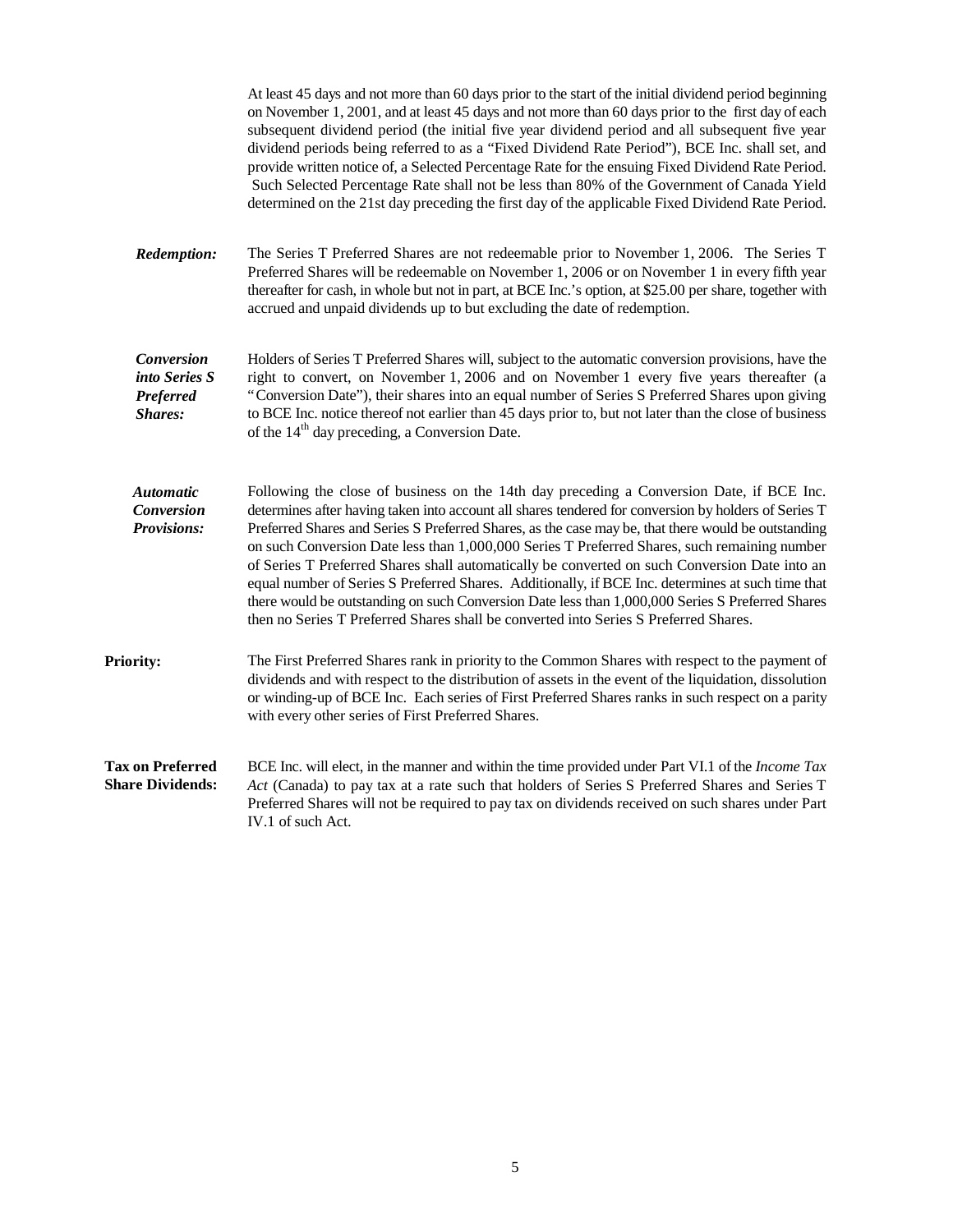#### **BCE Inc.**

BCE Inc. ("BCE") was incorporated in 1970 and continued under the Canada Business Corporations Act ("CBCA") in 1979. BCE has its principal and registered offices at 1000, rue de La Gauchetière Ouest, bureau 3700, Montréal (Québec) H3B 4Y7.

BCE is Canada's largest telecommunications company. At December 31, 1995, BCE had total assets of \$38.8 billion, approximately 121,000 employees, revenues of \$24.6 billion, net earnings of \$782 million and consolidated operating cash flow (net cash provided by operations before changes in working capital and after payment of preferred dividends) of \$3.9 billion for that year.

BCE operates in the following business segments: Canadian Telecommunications, Northern Telecom, Bell Canada International, Directories and Corporate. The Canadian Telecommunications group provides a full range of telecommunications services through Canadian-based subsidiary and associated companies operating: traditional wireline telephone networks; cellular and other wireless communications networks; satellite networks; and international gateway networks. Northern Telecom Limited ("Nortel") is a leading global supplier of telecommunications equipment products, which business consists of the research and the design, development, manufacture, marketing, sale, financing, installation, servicing and support of switching networks, enterprise networks, wireless networks, broadband networks and other products and services. Bell Canada International Inc. ("BCI"), through subsidiary and associated companies, is active in wireline, cable/phone and wireless telecommunications services principally in the United Kingdom, the United States, South America and Asia. The Directories group publishes telephone and other directories in Canada and internationally. Corporate activities are carried out by BCE. BCE is a strategic management company whose major activities include strategy development, human resource management, capital allocation, goal setting and performance monitoring.

BCE has the largest number of registered shareholders of any Canadian corporation. At December 31, 1995, there were approximately 219,000 registered holders of common shares, of whom about 97% were registered as resident in Canada and held approximately 86% of the common shares outstanding. Approximately 71% of outstanding common shares are held on behalf of unregistered shareholders by the major depositories for securities, resulting in a continuing decline in the number of registered shareholders.

### **RECENT DEVELOPMENTS**

#### **Price Cap Regulation**

On June 10, 1996, Stentor, acting on behalf of Bell Canada and most other Stentor member companies, filed a proposal and supporting evidence with the Canadian Radio-television and Telecommunications Commission ("CRTC") to implement price cap regulation for utility operations. A decision from the CRTC is expected in 1997 and price cap regulation is scheduled to come into effect on January 1, 1998. Price cap regulation will replace the traditional rate of return regulation and is a key step during the transition period to a fully competitive local service marketplace.

Consistent with the CRTC's objectives as outlined in Telecom Decision 94-19, Bell Canada and most other Stentor companies are proposing a five-year cap plan which would enable a smooth transition to forbearance and would mirror the working of a competitive marketplace.

Price cap regulation is an incentive-based form of regulation that limits, or caps, the average level of a company's prices rather than focusing on its level of earnings. The limit by which prices can be increased is defined by a measure of inflation less a target productivity measure.

 For those services to be governed by price cap regulation, prices in aggregate could not rise by more than inflation less a productivity target: essentially the extent to which the productivity to be achieved by the telephone companies in the future is expected to exceed productivity of the economy as a whole. Bell Canada has proposed that this productivity offset be set at 2.7% per annum for five years. For instance, if inflation were to remain at levels achieved in recent years, this would force aggregate price reductions. Services covered by price cap regulation would include basic service to residential and business customers, access services provided to competitors, and optional line features provided to all customers. The resultant index could also be adjusted for predefined exogenous variables which in this case have been defined as taxes and other such government charges specific to telecommunications.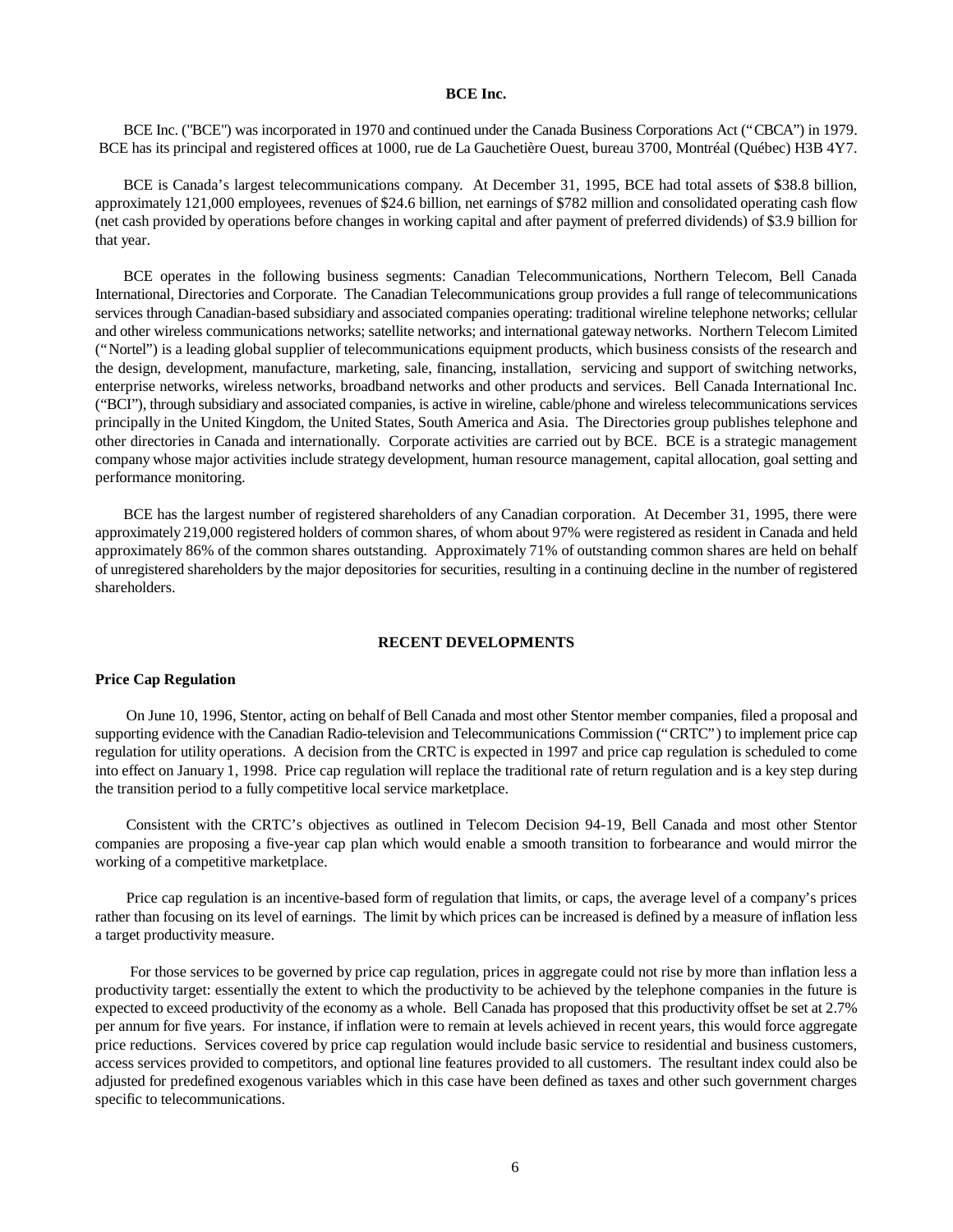Because basic residential rates are generally substantially below cost, and subject to the aggregate constraint described above, Bell Canada has asked for the flexibility to raise this basket of rates, if necessary, by an amount which would not exceed 5% above the inflation rate for each year of the initial price cap period.

Bell Canada has proposed streamlining of tariff filing requirements, to reduce the administration and cost of regulation and to allow it to speed new and enhanced products and services to market in response to customer needs and the evolution of local service competition.

Bell Canada is proposing that all consideration of rate of return regulation by the CRTC be eliminated. Price caps are intended to replicate a competitive marketplace. Investors (shareholders) should bear the risks and reap the profits for their investments. The proposed price plan will protect subscribers through price caps and constraints while allowing the telephone companies to attract the investment needed to maintain and enhance their sophisticated telecommunications network, and to meet an increasingly competitive domestic and global market.

Bell Canada has proposed a \$2.00 rate increase related to the third step of rate rebalancing for January 1, 1998. This would see rates for basic service increasing with the contribution rates charged to the company's competitive segments, and to its competitors, decreasing in an offsetting fashion.

#### **Local Competition**

In Telecom Decision 94-19, the CRTC endorsed open entry for competition in the local market and initiated a number of implementation proceedings (e.g. interconnection and unbundling, collocation, number portability) for which decisions are anticipated in the first part of 1997.

These decisions, and in particular the CRTC's decision in the interconnection and unbundling proceeding, will establish the framework and terms and conditions under which companies will compete for provision of local service to Canadian customers.

Bell Canada has endorsed a vision of a network of networks, with facilities-based entry of carriers employing a variety of technologies to provide a wide choice of services and packages directly to customers, as well as resale of these services on the basis of rates, terms and conditions established on commercial terms.

Bell Canada supports mandatory interconnection of competing networks and has proposed unbundling that goes beyond essential facilities. Rates for interconnection and essential facilities are proposed to cover incremental cost plus a markup toward the recovery of joint and common costs. Prices and terms for other facilities would be governed by market forces.

Bell Canada has identified the need for restructuring of local rates to bring them closer to underlying cost and has proposed local contribution as a transition mechanism pending such restructuring to support basic residence service currently provided at prices well below cost.

#### **Stentor Alliance**

In May 1996, the nine major Canadian telephone companies entered into a memorandum of understanding aimed at increasing the speed and reducing the complexity of decision-making in the alliance. Pursuant to this understanding, a streamlined Stentor Resource Centre Inc. ("SRCI") board, made up of representatives from AGT Limited, BC Tel and Bell Canada, will be responsible for overseeing SRCI's work program and taking decisions on business strategy. These three telephone companies will fund substantially all of the expenses of SRCI. All nine telephone companies remain shareholders of SRCI and will continue to benefit from SRCI's activities. The reorganization is expected to be effective January 1, 1997.

Through a connecting agreement, the Stentor alliance, a working association of the nine major Canadian telephone companies and Telesat Canada, coordinates the interconnection of the members' networks and the sharing of revenues from jointly furnished telecommunications services. The terms of revenue sharing are currently contained in a Settlement Plan adopted pursuant to the connecting agreement. In May 1996, the Stentor members approved a revised settlement plan ("Settlement Arrangement"), with a proposed effective date of January 1, 1997. As a result of this revision, certain consequential amendments to the connecting agreement are required and a revised connecting agreement will be filed with the CRTC for approval.

Under the Settlement Arrangement, as with the previous plan, competitive toll services and competitive network services are settled separately. The Settlement Arrangement provides for a new settlement process for the competitive toll category, while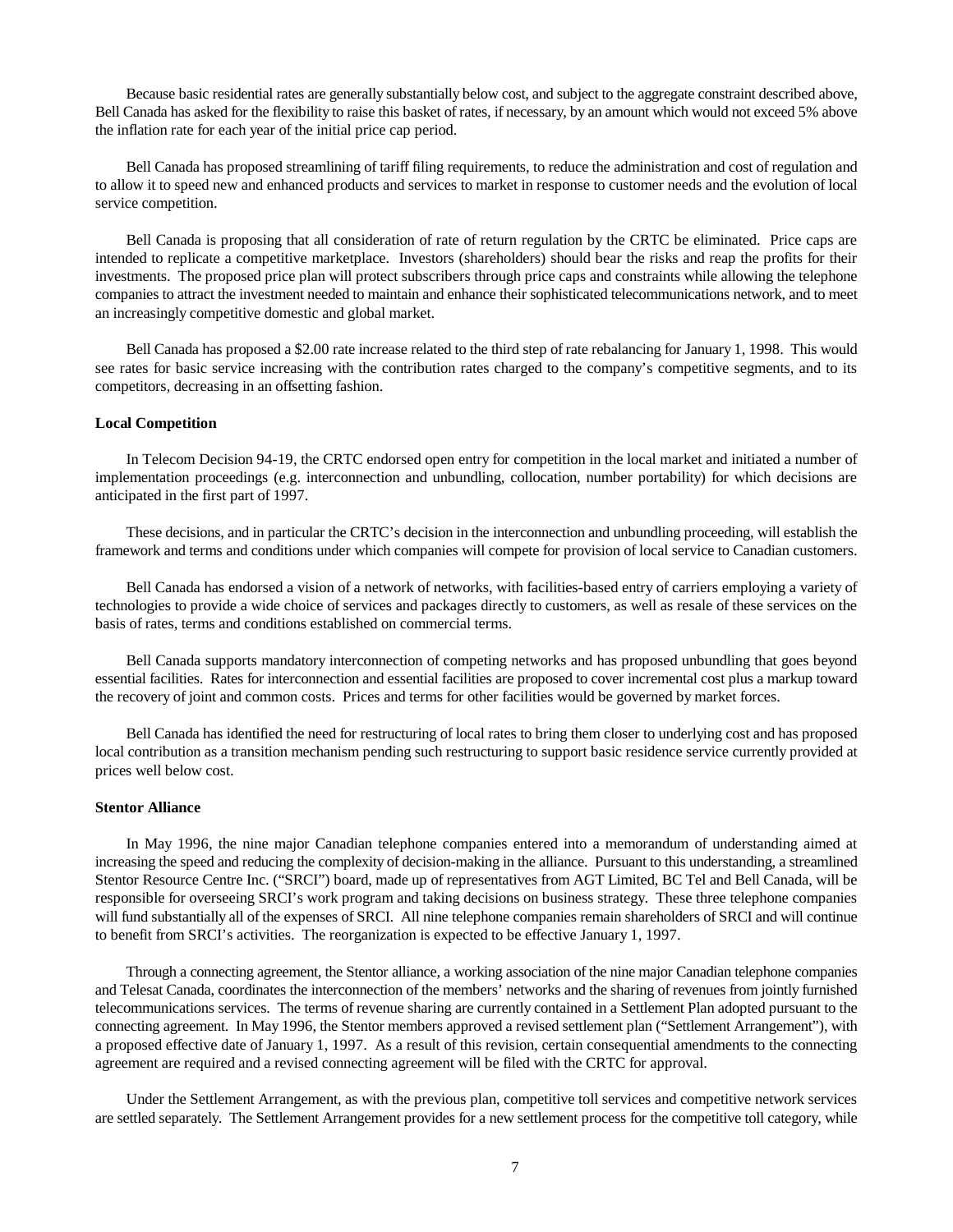revenues for competitive network services will continue to be settled in accordance with the Settlement Plan until a new arrangement is agreed upon, which is expected to be implemented on January 1, 1998. The Settlement Arrangement is designed to provide incentives to the members which emphasize the reduction of costs and the generation of profitable revenues. Bell Canada's settled revenues in 1997 are expected to increase as a result of the implementation of the Settlement Arrangement and this increase has been reflected in its preliminary financial targets for 1997.

#### **Government of Canada Convergence Policy**

On August 6, 1996, the Government of Canada released its policy framework with respect to a wide range of issues associated with the growing convergence of the telecommunications and broadcasting industries. The framework established by the government will be an important determinant of the terms and conditions under which Bell Canada can enter the broadcasting distribution business. The government's policy dealt with three principal areas, namely: facilities, content and competition.

In its August 6 policy, the government restated its view that competition in the distribution of broadcasting services was appropriate although it suggested that sharing facilities may be desirable in small markets. The government endorsed the need for cable companies offering telecommunications services to ensure that there was third party access to those parts of their facilities that are not being used for broadcasting.

A major theme of the policy was the need to ensure that the policy objectives of the Broadcasting Act were adhered to by all competitive programming and distribution undertakings. Thus, the government stressed that all distribution undertakings should be faced with equivalent obligations in terms of the benefits to the Canadian broadcasting system including, for example, the contribution of a percentage of gross annual broadcasting revenues to the production of Canadian programming.

With respect to new information and programming services, the government indicated its view that scheduled programs offered on a pay per view basis at the specific request of an individual are subject to the CRTC's jurisdiction but did not provide explicit views on the handling of new video on demand services, other than indicate that it intended to provide future policy implementation guidance.

The government endorsed the entry of all telephone companies into the broadcasting distribution sector and indicated that it would take the necessary steps to remove barriers to a number of these companies. It also indicated that the Bell Canada Act would be amended to remove the prohibition against Bell Canada holding a broadcasting programming licence or a broadcasting distribution licence; on September 19, 1996, the government tabled a bill in the House of Commons which, when it becomes law, will remove the aforesaid prohibition.

The government endorsed the CRTC's view that neither telephone companies nor cable companies should have a head start into each other's core business. The government noted that the CRTC was in the process of conducting a number of proceedings related to the entry of cable companies into the local telephone market and urged the Commission to complete these as quickly as possible. At the same time, the government indicated that the CRTC should consider applications from telephone companies to enter the broadcasting distribution business and issue licences within the same time frame as these proceedings and associated implementation processes.

The policy indicates the government's preference that any cable company or telephone company wishing to operate a broadcasting programming undertaking must do so by means of a separate company. However, with respect to the operation of a broadcasting distribution undertaking, the government has left the matter to the CRTC, suggesting that the Commission impose structural separation unless it is satisfied that a number of specified issues have been adequately addressed, including the need to ensure that there are no cross subsidies and that broadcasting revenues can be adequately tracked. **Contribution Discounts**

As previously disclosed, the competitors of Bell Canada in the public long distance telephone service market were granted significant explicit discounts by the CRTC in the calculation of their contribution payments to support local telephone service. These contribution discounts have been scheduled to be reduced over time and phased-out on June 30, 1998. On July 30, 1996, Bell Canada and the other Stentor companies filed an application with the CRTC seeking the elimination of the remaining explicit discounts. The application requested that the discounts be removed in calculating both interim and final 1997 contribution rates applicable to competitors.

#### **USE OF PROCEEDS**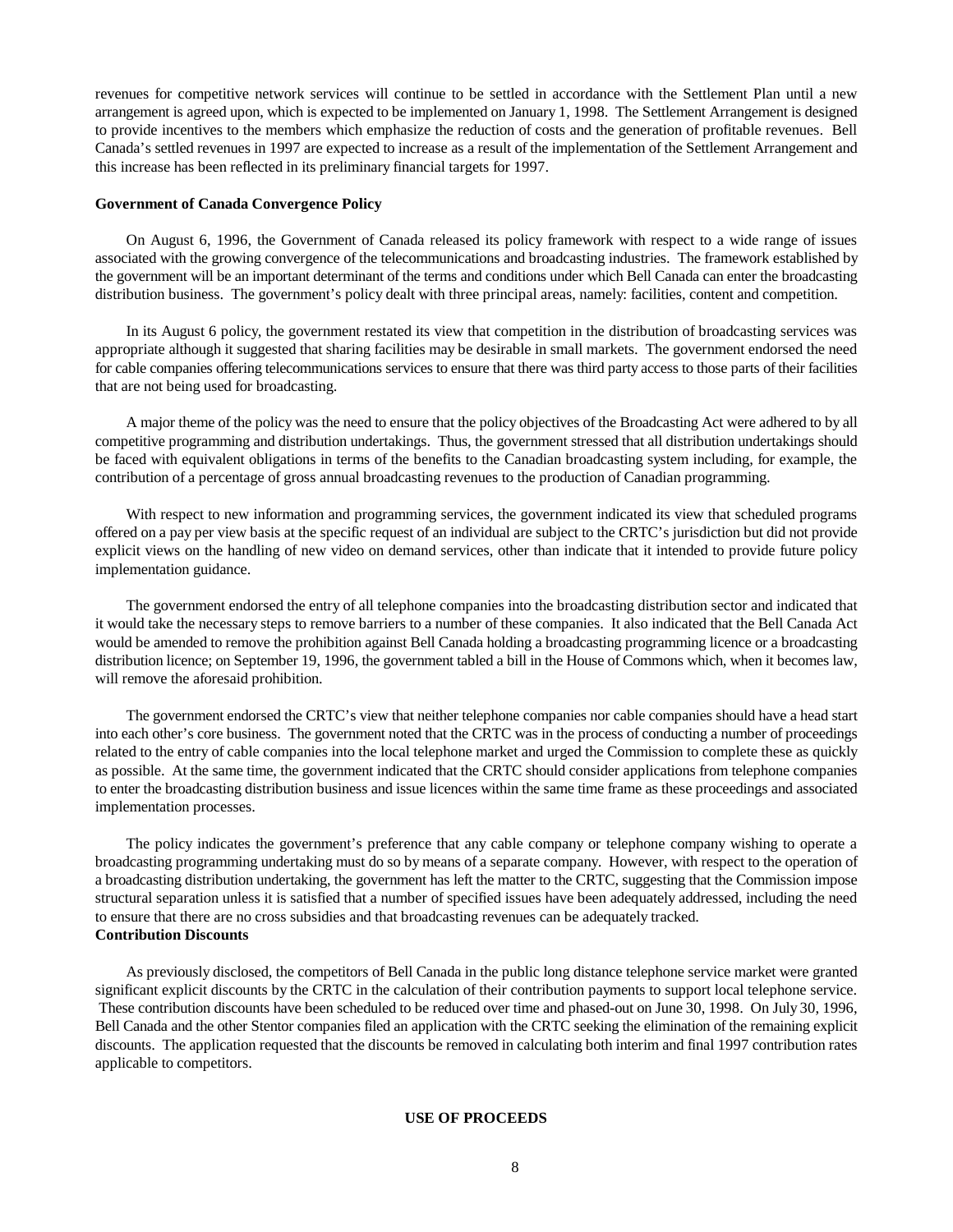The net proceeds from the sale of the Series S Preferred Shares are estimated at \$193,750,000 after deducting expenses of the issue estimated at \$250,000. Approximately \$163,500,000 of the net proceeds will be used to discharge outstanding indebtedness of BCE under a loan agreement between two Canadian chartered banks, BCE and an associated company of BCE and, accordingly, may be considered to be applied by BCE for the benefit of such banks. The loan agreement matures on December 31, 1996. BCE's obligations under the aforesaid loan agreement are secured by a mortgage over an office building in the City of Montreal jointly owned and partially occupied by BCE and the aforesaid associated company. The balance of the net proceeds will be used for BCE's general corporate purposes.

### **RELATIONSHIP BETWEEN BCE AND AN UNDERWRITER**

One of the Underwriters, namely Lévesque Beaubien Geoffrion Inc. ("Lévesque Beaubien"), is a majority-owned subsidiary of a Canadian chartered bank ("Bank") which is a party with BCE and an associated company of BCE to the loan agreement ("Loan Agreement") referred to under "Use of Proceeds".

As approximately \$81,760,000 of the net proceeds of the issue may be considered to be applied by BCE for the benefit of the Bank pursuant to the Loan Agreement, BCE could thus be considered to be a connected issuer to Lévesque Beaubien under applicable securities laws.

The Bank was not involved in the decision to distribute the Series S Preferred Shares, or in determining the terms of the offering. None of the proceeds of the issue will be used to the profit of Lévesque Beaubien, other than that part of its remuneration which is paid to it by BCE as an underwriting fee.

#### **EARNINGS AND ASSET COVERAGES**

The following consolidated financial ratios are calculated as at, or for the twelve months ended, December 31, 1995 and June 30, 1996, and give effect to this issue and the issuance of all long-term debt and preferred shares of BCE and its subsidiaries and repayment or redemption thereof since those dates.

|                                               | <b>Twelve months ended</b> |                                                      |                         |                                                      |
|-----------------------------------------------|----------------------------|------------------------------------------------------|-------------------------|------------------------------------------------------|
|                                               | December 31, 1995          |                                                      | June 30, 1996           |                                                      |
|                                               | <b>Preferred Shares</b>    | <b>Long-Term Debt and</b><br><b>Preferred Shares</b> | <b>Preferred Shares</b> | <b>Long-Term Debt and</b><br><b>Preferred Shares</b> |
|                                               | 5.0 times                  | 2.5 times                                            | 6.4 times               | 2.8 times                                            |
| Net tangible asset coverage for each \$1,000: |                            |                                                      |                         |                                                      |
| Before deduction of deferred income taxes     | 9.7 times                  | 1.9 times                                            | 9.6 times               | 1.9 times                                            |
| After deduction of deferred income taxes      | 8.4 times                  | 1.8 times                                            | 8.3 times               | 1.8 times                                            |

### **PLAN OF DISTRIBUTION**

Under an agreement dated September 30, 1996 (the "Underwriting Agreement") between BCE and Nesbitt Burns Inc., ScotiaMcLeod Inc., TD Securities Inc., Lévesque Beaubien Geoffrion Inc., CIBC Wood Gundy Securities Inc., Midland Walwyn Capital Inc., Gordon Capital Corporation and First Marathon Securities Limited, as underwriters (the "Underwriters"), BCE has agreed to sell and the Underwriters have agreed to purchase on October 21, 1996, or on such later date as may be agreed upon, but in any event not later than November 15, 1996, all but not less than all of the Series S Preferred Shares at a price of \$25.00 per share, payable in cash to BCE against delivery of the Series S Preferred Shares, and BCE has agreed to pay the Underwriters a fee equal to \$0.25 per Series S Preferred Share sold to certain institutions and \$0.75 per share for all other Series S Preferred Shares purchased by the Underwriters. All fees payable to the Underwriters will be paid on account of services rendered in connection with the offering and will be paid out of the general funds of BCE.

The obligations of the Underwriters under the Underwriting Agreement may be terminated at their discretion on the basis of their assessment of the state of the financial markets and may also be terminated by them or BCE upon the occurrence of certain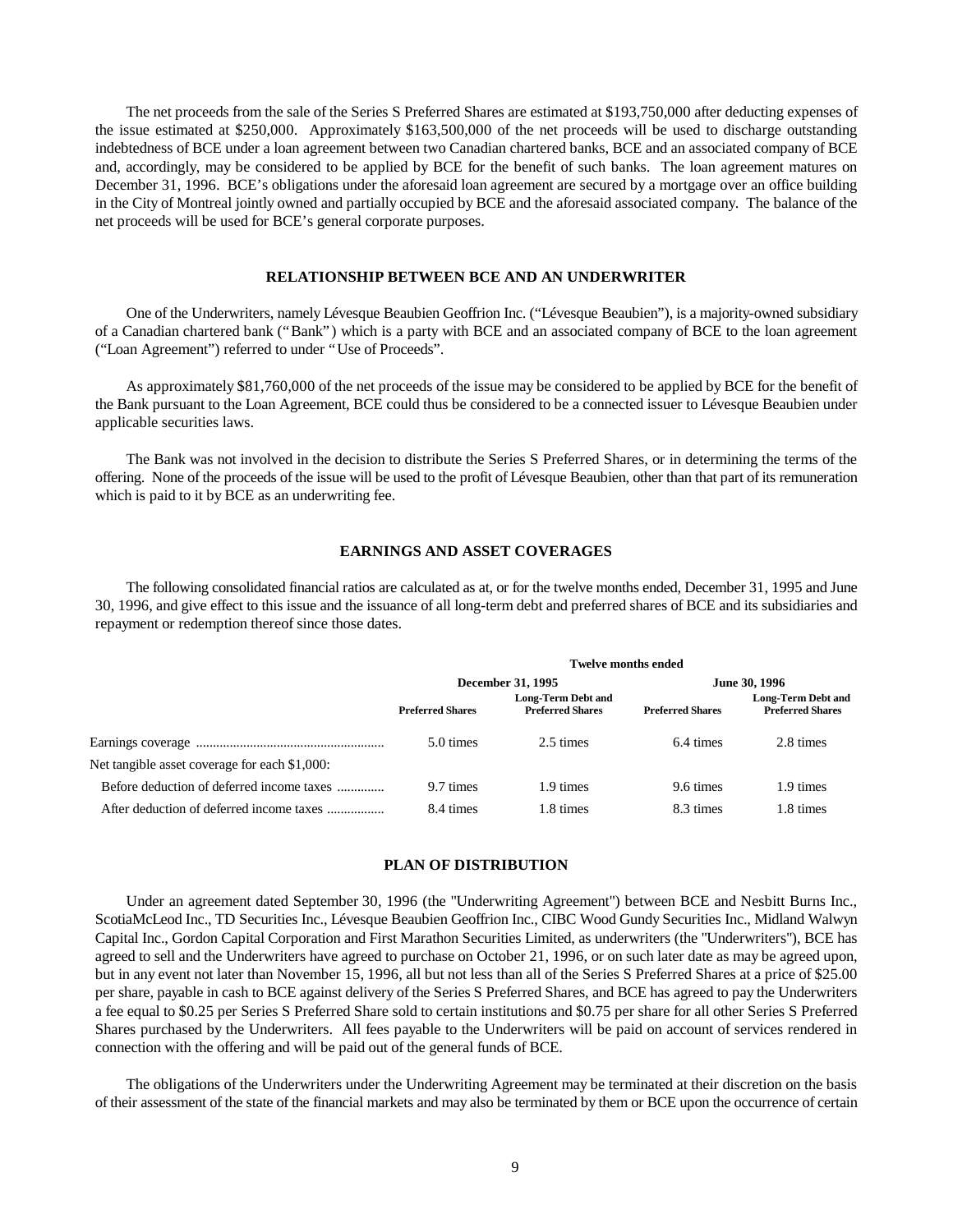stated events. The Underwriters are, however, obligated to take up and pay for all the Series S Preferred Shares if any Series S Preferred Shares are purchased under the Underwriting Agreement.

The Series S Preferred Shares offered hereby have not been and will not be registered under the United States Securities Act of 1933, as amended (the "Securities Act") and may not be offered or sold, directly or indirectly, in the United States.

In addition, until 40 days after the commencement of the offering, any offer or sale of the Series S Preferred Shares offered hereby within the United States by any dealer, whether or not participating in the offering, may violate the registration requirements of the Securities Act.

The "United States" means the United States of America, its territories and possessions, any State of the United States, and the District of Columbia.

In connection with this offering and subject to the foregoing and to applicable law, the Underwriters may over-allot or effect transactions which stabilize or maintain the market price of the Series S Preferred Shares at levels other than those which might otherwise prevail on the open market. Such transactions, if commenced, may be discontinued at any time.

### **CONSOLIDATED SHARE AND LOAN CAPITAL**

The following table sets out the share and loan capital of BCE as at December 31, 1995 and June 30, 1996:

| (\$ millions)           |                                    |
|-------------------------|------------------------------------|
| As at December 31, 1995 | As at June 30, 1996<br>(unaudited) |
| 11.974                  | 12.248                             |
| 1.250                   | 1.250                              |
| 6.011                   | 6,135                              |
| 1,003                   | 1.003                              |
| 2.967                   | 2.977                              |

After giving effect to this offering, Capital Stock - Preferred would amount to \$1,450 million.

#### **DESCRIPTION OF SHARE CAPITAL**

The articles of BCE provide that its authorized share capital shall be divided into an unlimited number of common shares (the "Common Shares"), an unlimited number of First Preferred Shares issuable in series, and an unlimited number of Second Preferred Shares issuable in series, all without nominal or par value.

#### **Common Shares**

Holders of Common Shares are entitled to one vote per share at all meetings of shareholders, except meetings at which only holders of other classes or series of shares of BCE are entitled to vote. Subject to the rights, privileges, restrictions and conditions attaching to any other class or series of shares of BCE, holders of Common Shares are entitled to receive such dividends payable in money, property, or by the issue of fully paid shares of BCE as may be declared by its directors, and they are also entitled to receive the remaining property of BCE upon liquidation, dissolution or winding-up. Holders of Common Shares have no preemptive, redemption or conversion rights. All outstanding Common Shares of BCE are fully paid and non-assessable.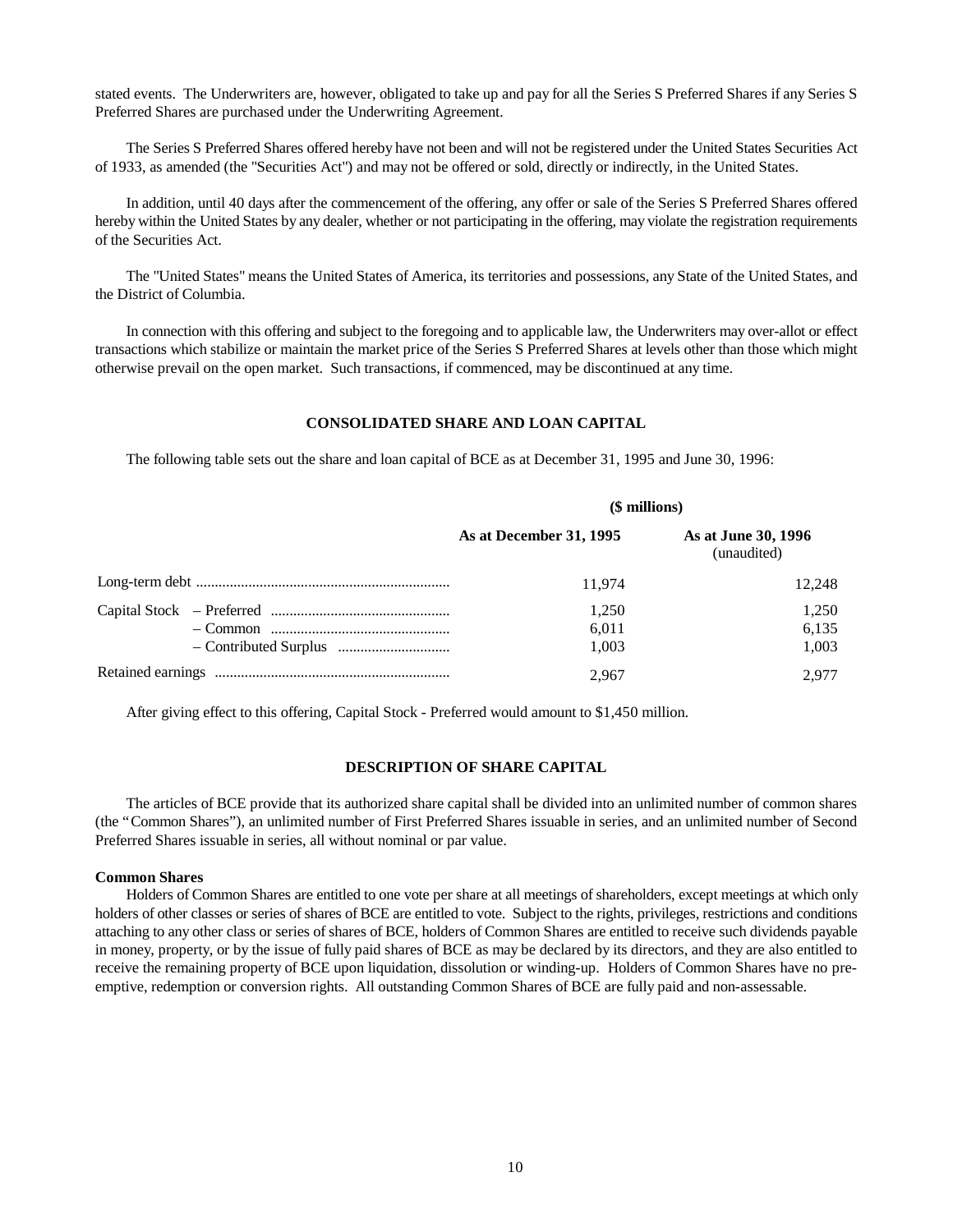#### **First Preferred Shares**

The directors of BCE may from time to time issue First Preferred Shares in one or more series and determine for any such series its designation, number of shares and respective rights, privileges, restrictions and conditions. The First Preferred Shares rank in priority to all other shares of BCE with respect to the payment of dividends and with respect to the distribution of assets in the event of the liquidation, dissolution or winding-up of BCE. Each series of First Preferred Shares ranks in such respects on a parity with every other series of First Preferred Shares.

The holders of First Preferred Shares do not have the right to receive notice of, attend, or vote at any meeting of shareholders except to the extent otherwise provided in the articles of BCE with respect to any series of First Preferred Shares, or when the holders of First Preferred Shares are entitled to vote separately as a class or as a series as provided in the CBCA. In connection with any matter requiring the approval of the First Preferred Shares as a class, the holders of existing series of First Preferred Shares which are outstanding are entitled to one vote in respect of each First Preferred Share held, except holders of Series J and Series N Preferred Shares, such holders being entitled to 5,000 votes per share. Holders of First Preferred Shares have no preemptive rights. All outstanding First Preferred Shares of BCE are fully-paid and non-assessable.

The provisions attaching to the First Preferred Shares may be repealed, altered, modified or amended with such approval as may then be required by the CBCA, currently being at least two-thirds of the votes cast at a meeting or adjourned meeting of the holders of such shares duly called for the purpose and at which a quorum is present.

#### **Second Preferred Shares**

The Second Preferred Shares are identical to the First Preferred Shares but are junior to the First Preferred Shares. There are no Second Preferred Shares outstanding as of the date of this short form prospectus.

### **DETAILS OF THE OFFERING**

### **Details of the Series S Preferred Shares**

On September 25, 1996, the board of directors of BCE authorized the creation of 8,000,000 Series S Preferred Shares of BCE. The Series S Preferred Shares offered hereby will have attached thereto the series provisions summarized below. BCE will furnish upon request a copy of the text of the provisions attaching to the Series S Preferred Shares.

#### *Definition of Terms*

The following definitions are relevant to the Series S Preferred Shares.

"Banks" means any two of Royal Bank of Canada, Bank of Montreal, The Bank of Nova Scotia, The Toronto-Dominion Bank and Canadian Imperial Bank of Commerce and any successor of any of them as may be designated from time to time by the board of directors of BCE by notice given to the transfer agent for the Series S Preferred Shares, such notice to take effect on, and to be given at least two (2) business days prior to, the commencement of a particular Dividend Period and, until such notice is first given, means Royal Bank of Canada and The Toronto-Dominion Bank.

"Calculated Trading Price" for any month means:

(a) the aggregate of the Daily Adjusted Trading Value for all Trading Days in such month; divided by

(b) the aggregate of the Daily Trading Volume for all Trading Days in such month.

"Daily Accrued Dividend Deduction" for any Trading Day means:

the product obtained by multiplying the dividend accrued on a Series S Preferred Share in respect of the month in which the Trading Day falls by the number of days elapsed from but excluding the day prior to the Ex-Dividend Date immediately preceding such Trading Day to and including such Trading Day (or if such Trading Day is an Ex-Dividend Date, by one (1) day);

divided by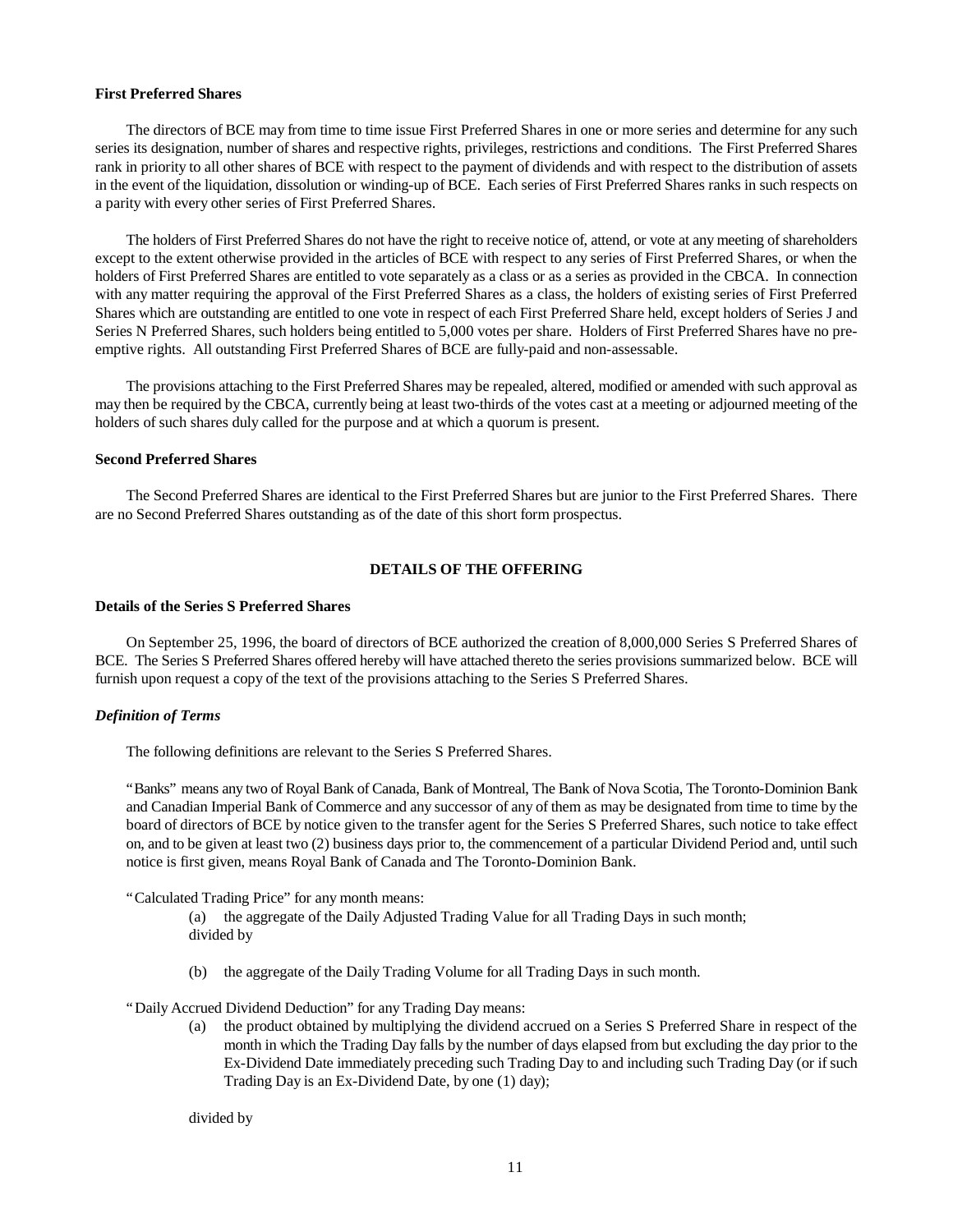(b) the number of days from and including such Ex-Dividend Date to but excluding the following Ex-Dividend Date.

"Daily Adjusted Trading Value" for any Trading Day means:

(a) the aggregate dollar value of all transactions of Series S Preferred Shares on the Exchange (made on the basis of the normal settlement period in effect on the Exchange) occuring during such Trading Day;

less

(b) the Daily Trading Volume for such Trading Day multiplied by the Daily Accrued Dividend Deduction for such Trading Day.

"Daily Trading Volume" for any Trading Day means the aggregate number of Series S Preferred Shares traded in all transactions (made on the basis of the normal settlement period in effect on the Exchange) occurring during such Trading Day on the Exchange.

"Deemed Record Date" means the last Trading Day of a month with respect to which no dividend is declared by the board of directors of BCE.

"Dividend Payment Date" means:

- (a) during the Fixed Rate Period, the first day of each of February, May, August and November in each year; and
- (b) during the Floating Rate Period, the twelfth day of each month commencing with the month of December 2001;

and the first Dividend Payment Date shall be February 1, 1997.

"Dividend Period" means:

- (a) during the Fixed Rate Period, the period from and including a Dividend Payment Date to but not including the next succeeding Dividend Payment Date; and
- (b) during the Floating Rate Period, a month.

"Exchange" means The Montreal Exchange or The Toronto Stock Exchange or such other exchange or trading market in Canada as may be determined from time to time by BCE as being the principal trading market for the Series S Preferred Shares.

"Ex-Dividend Date" means:

- (a) the Trading Day which, under the rules or normal practices of the Exchange, is designated or recognized as the Ex-Dividend Date relative to any dividend record date for the Series S Preferred Shares; or
- (b) if the board of directors of BCE fails to declare a dividend in respect of a month, the Trading Day which, under the rules or normal practices of the Exchange, would be recognized as the Ex-Dividend Date relative to any Deemed Record Date for the Series S Preferred Shares.

"Fixed Rate Period" means the period commencing with the date of issue of the Series S Preferred Shares and ending on and including October 31, 2001.

"Floating Rate Period" means the period commencing immediately after the end of the Fixed Rate Period and continuing for so long as any of the Series S Preferred Shares shall be outstanding.

"Prime" for a month means the average (rounded to the nearest one-thousandth  $(1/1000)$  of one percent  $(1%)$ ) of the Prime Rate in effect on each day of such month.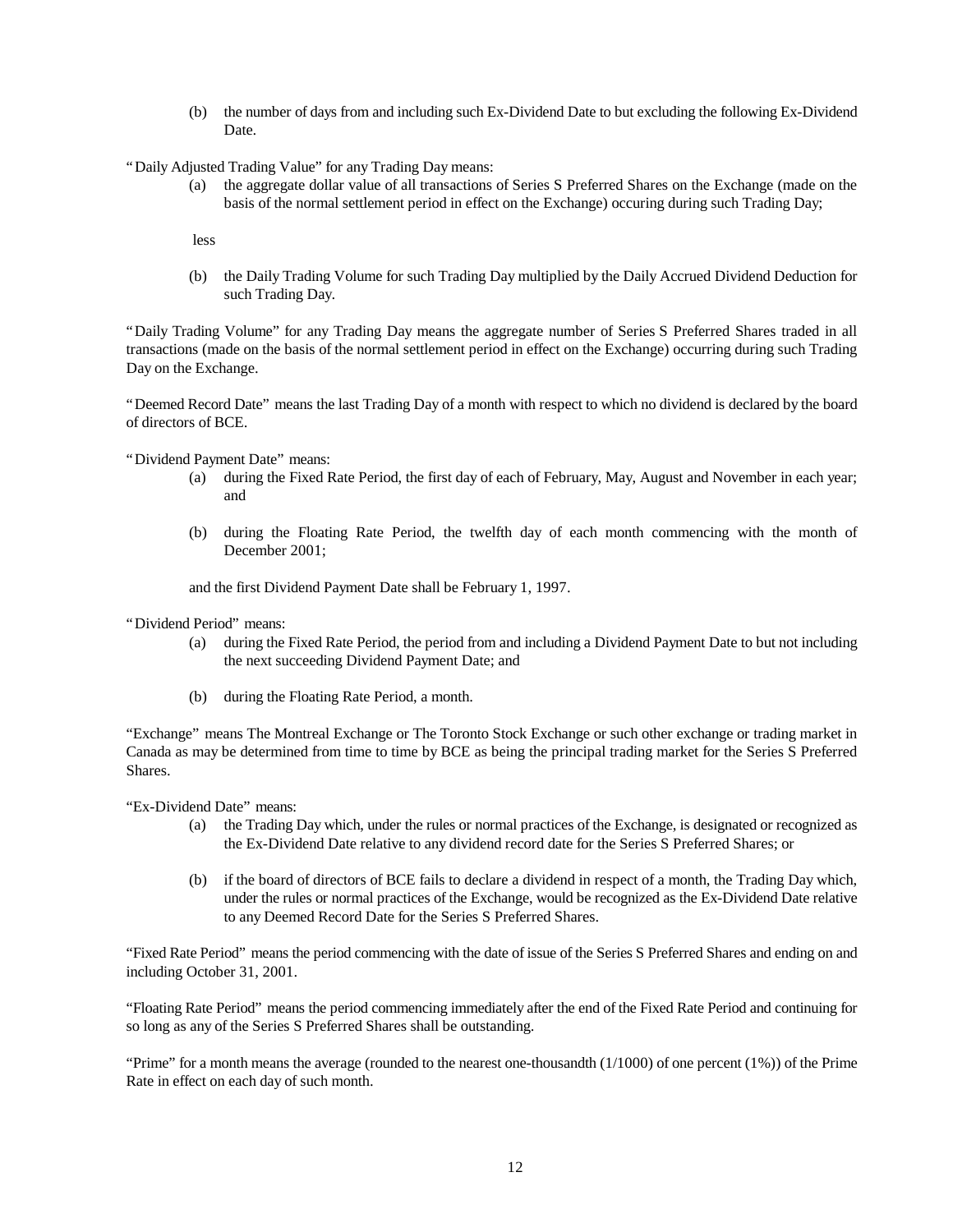"Prime Rate" for any day means the average (rounded to the nearest one-thousandth  $(1/1000)$  of one percent  $(1%)$ ) of the annual rates of interest announced from time to time by the Banks as the reference rates then in effect for such day for determining interest rates on Canadian dollar commercial loans made to prime commercial borrowers in Canada. If one of the Banks does not have such an interest rate in effect on a day, the Prime Rate for such day shall be such interest rate in effect for that day of the other Bank; if both Banks do not have such an interest rate in effect on a day, the Prime Rate for that day shall be equal to 1.5% per annum plus the average yield expressed as a percentage per annum on 91-day Government of Canada Treasury Bills, as reported by the Bank of Canada, for the weekly tender for the week immediately preceding that day; and if both of such Banks do not have such an interest rate in effect on a day and the Bank of Canada does not report such average yield per annum, the Prime Rate for that day shall be equal to the Prime Rate for the next preceding day. The Prime Rate and Prime shall be determined from time to time by an officer of BCE from quotations supplied by the Banks or otherwise publicly available. Such determination shall, in the absence of manifest error, be final and binding upon BCE and upon all holders of Series S Preferred Shares.

"Trading Day" means, if the Exchange is a stock exchange in Canada, a day on which the Exchange is open for trading or, in any other case, a business day.

### *Issue Price and Stated Value*

The Series S Preferred Shares will have an issue price and stated value of \$25.00 per share.

### *Dividends*

Until November 1, 2001, the holders of the Series S Preferred Shares will be entitled to receive fixed cumulative preferred cash dividends as and when declared by the board of directors of BCE, at an annual rate of 5.28% per share (\$1.32 per share per annum) to accrue from the date of issue and to be paid on the first day of February, May, August and November in each year. The initial dividend, if declared, will be payable on February 1, 1997, and assuming an issue date of October 21, 1996, will amount to \$0.3725 per share.

From November 1, 2001, the holders of the Series S Preferred Shares will be entitled to receive floating adjustable cumulative preferred cash dividends as and when declared by the board of directors of BCE, to accrue from November 1, 2001 and to be paid on the twelfth day of each month, commencing with the month of December 2001. The annual floating dividend rate for the first month will be equal to 80% of Prime. The dividend rate will float in relation to changes in Prime and will be adjusted upwards or downwards on a monthly basis by an adjustment factor whenever the Calculated Trading Price of the Series S Preferred Shares is \$24.875 or less or \$25.125 or more respectively. The maximum monthly adjustment for changes in the Calculated Trading Price will be  $\pm 4.00\%$  of Prime. The annual floating dividend rate applicable for a month will in no event be less than 50% of Prime or greater than Prime.

The Adjustment Factor for a month will be based on the Calculated Trading Price of the Series S Preferred Shares for the preceding month determined in accordance with the following table:

| The Adjustment Factor as a   |  |
|------------------------------|--|
| Percentage of Prime shall be |  |
| $-4.00\%$                    |  |
| $-3.00\%$                    |  |
| $-2.00\%$                    |  |
| $-1.00\%$                    |  |
| nil                          |  |
| 1.00%                        |  |
| 2.00%                        |  |
| 3.00%                        |  |
| 4.00%                        |  |
|                              |  |

The maximum Adjustment Factor for any month will be  $\pm 4.00\%$  of Prime.

If in any month there is no trade of at least a board lot of the Series S Preferred Shares on the Exchange, the Adjustment Factor for the following month will be nil.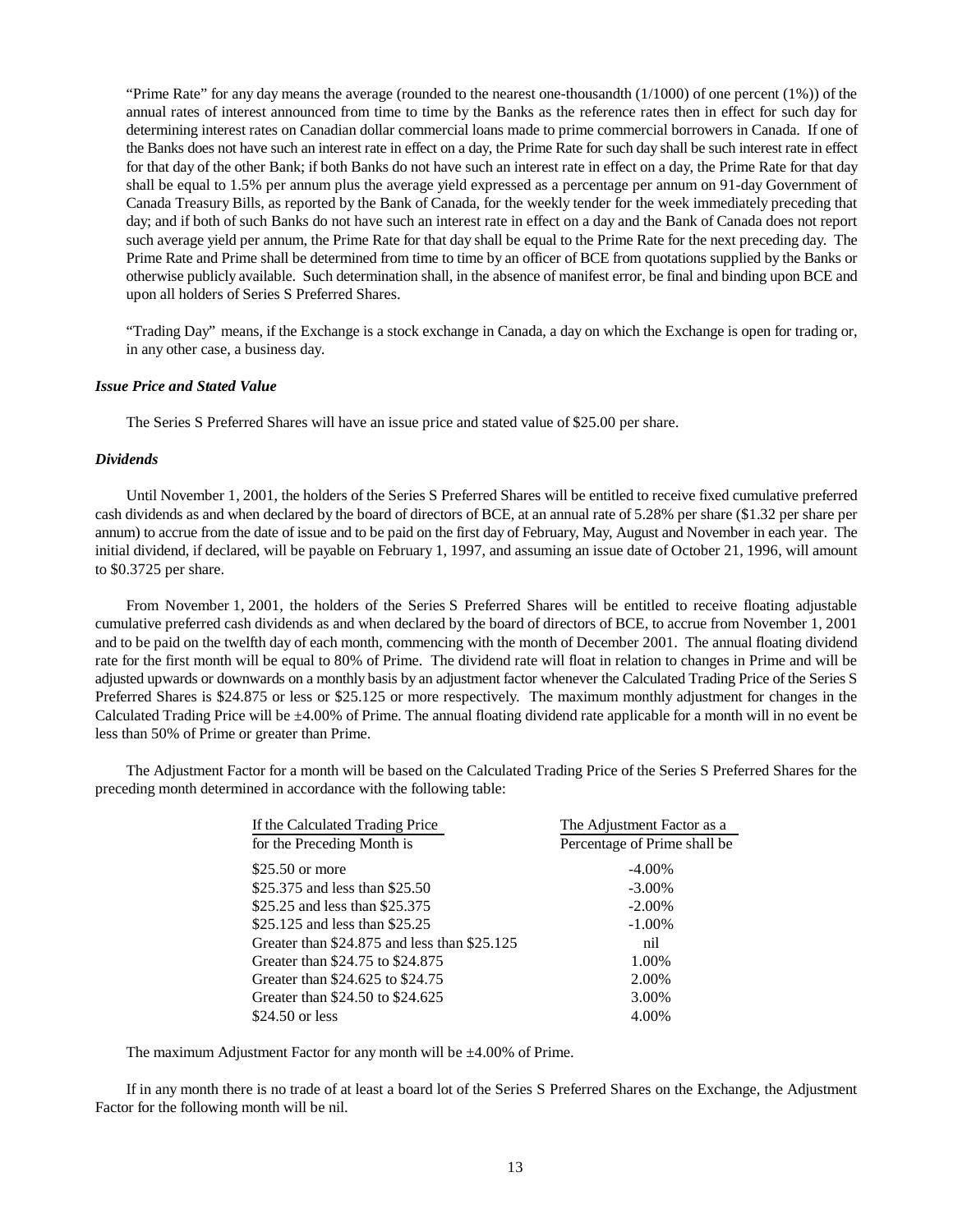The annual floating dividend rate for a month will be calculated by BCE as promptly as practicable, and notice thereof will be given to each stock exchange on which the Series S Preferred Shares are listed for trading.

The holders of Series S Preferred Shares, who are also holders of Common Shares, may elect to reinvest all of the cash dividends payable to them on the Series S Preferred Shares in Common Shares under BCE's Dividend Reinvestment and Stock Purchase Plan.

### *Redemption*

The Series S Preferred Shares will not be redeemable prior to November 1, 2001. The Series S Preferred Shares will be redeemable, at the option of BCE, subject to applicable law and to "Restrictions on Dividends and Retirement of Shares", on November 1, 2001, in whole but not in part, at \$25.00 per share, plus an amount equal to all accrued and unpaid dividends up to but excluding the date of redemption. Subsequent to November 1, 2001, the Series S Preferred Shares will be redeemable at the option of BCE, in whole but not in part, at \$25.50 per share, plus an amount equal to all accrued and unpaid dividends up to but excluding the date of redemption. Notice of the redemption will be given by BCE not less than 45 days nor more than 60 days prior to the date fixed for redemption.

#### *Purchase for Cancellation*

BCE may at any time or times purchase for cancellation all or any part of the Series S Preferred Shares in the open market, by private agreement or otherwise at the lowest price or prices at which in the opinion of the board of directors of BCE such shares are obtainable.

#### *Restrictions on Dividends and Retirement of Shares*

BCE will not, without the approval of the holders of outstanding Series S Preferred Shares:

- (a) declare, pay or set apart for payment any dividends (other than stock dividends payable in shares of BCE ranking junior to the Series S Preferred Shares) on the Common Shares or any other shares of BCE ranking junior to the Series S Preferred Shares;
- (b) redeem, purchase or otherwise retire or make any capital distribution on or in respect of the Common Shares or any other shares of BCE ranking junior to the Series S Preferred Shares (except out of the net cash proceeds of a substantially concurrent issue of shares of BCE ranking junior to the Series S Preferred Shares);
- (c) purchase or otherwise retire less than all the Series S Preferred Shares then outstanding; or
- (d) redeem, purchase or otherwise retire (except in connection with the exercise of any retraction privilege or mandatory redemption obligation attaching thereto) any other shares of BCE ranking on a parity with the Series S Preferred Shares;

unless, in each such case, all dividends on outstanding Series S Preferred Shares accrued up to and including the dividend payable on the last preceding payment date shall have been declared and paid. Any approval of the holders of the Series S Preferred Shares required with respect to the foregoing may be given by the affirmative vote of the holders of the majority of the shares represented at a meeting, or adjourned meeting, of the holders of Series S Preferred Shares duly called for the purpose and at which a quorum is present.

#### *Rights on Liquidation*

In the event of any liquidation, dissolution or winding-up of BCE, the holders of the Series S Preferred Shares will be entitled to receive \$25.00 per Series S Preferred Share plus an amount equal to all accrued and unpaid dividends up to but excluding the date of payment or distribution before any payment or distribution is made to the holders of the Common Shares or any other shares of BCE ranking junior to the Series S Preferred Shares. Upon payment of such amounts, the holders of the Series S Preferred Shares will not be entitled to share in any further distribution of assets of BCE.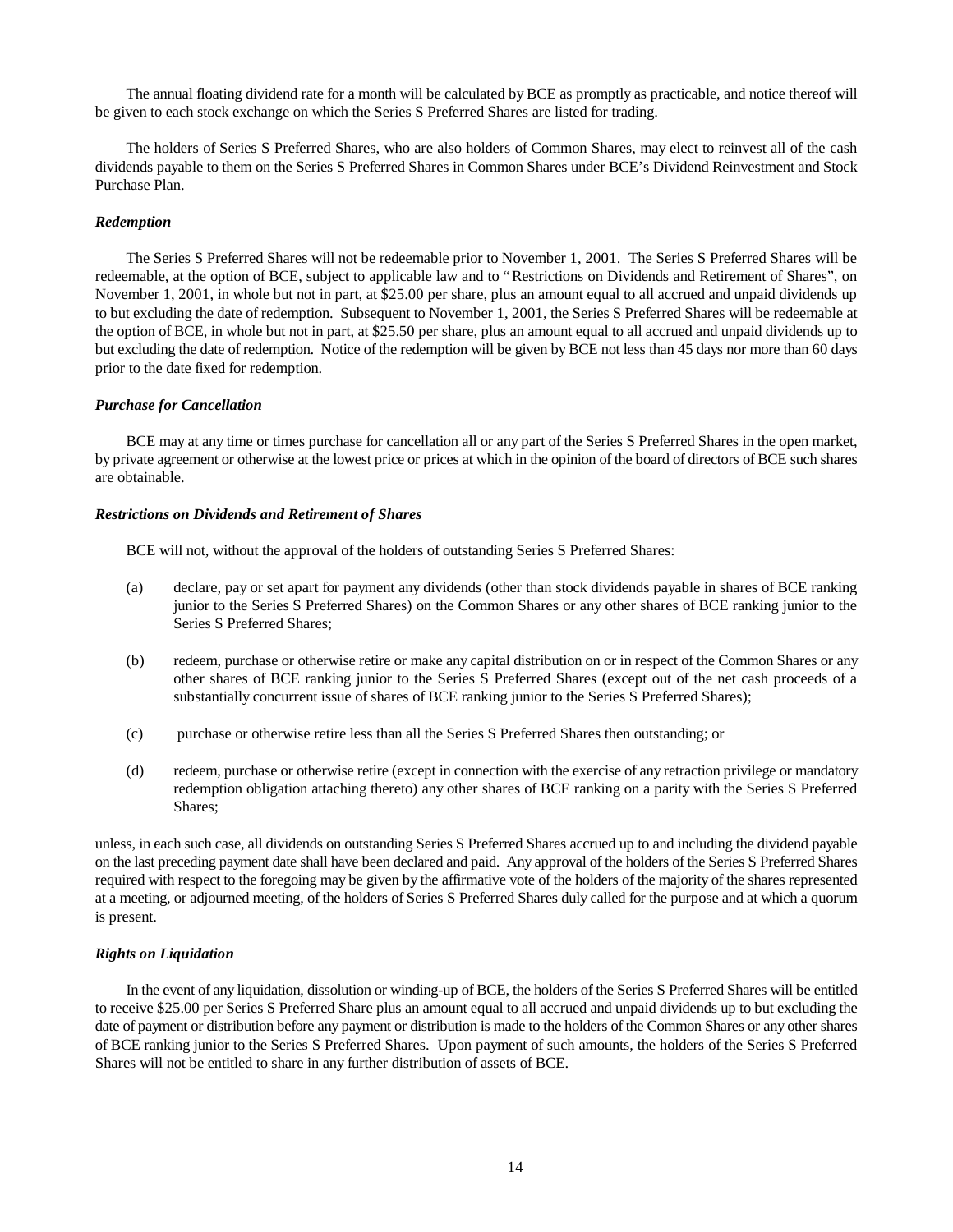#### *Voting Rights*

The holders of Series S Preferred Shares will not be entitled (except as otherwise provided by law) to receive notice of, attend, or vote at, any meeting of the shareholders of BCE unless BCE shall have failed to pay eight dividends on the Series S Preferred Shares, whether or not consecutive. In that event, and for only so long as any such dividends remain in arrears, the holders of Series S Preferred Shares will be entitled to receive notice of and to attend all shareholders' meetings, and to one vote for each share held, except meetings at which only holders of another specified class or series are entitled to vote.

In connection with any action to be taken by BCE which requires the approval of the holders of Series S Preferred Shares voting as a series or as part of the class, each such share shall entitle the holder thereof to one vote.

#### *Tax Election*

BCE will elect, in the manner and within the time provided under Part VI.1 of the *Income Tax Act* (Canada), to pay tax at a rate such that holders of Series S Preferred Shares will not be required to pay tax on dividends received on the Series S Preferred Shares under Part IV.1 of such Act.

#### *Modification*

The provisions attaching to the Series S Preferred Shares as a series may be repealed, altered, modified or amended with such approvals as may then be required by the CBCA, currently being at least two-thirds of the votes cast at a meeting or adjourned meeting of the holders of Series S Preferred Shares duly called for the purpose and at which a quorum is present.

#### *Conversion of Series S Preferred Shares into Series T Preferred Shares*

Holders of Series S Preferred Shares shall have the right, at their option, on November 1, 2001 and on November 1 in every fifth year thereafter (a "Conversion Date"), to convert, subject to the terms and conditions attaching to such shares, all or any Series S Preferred Shares registered in their name into Series T Preferred Shares of BCE on the basis of one Series T Preferred Share for each Series S Preferred Share. The conversion of Series S Preferred Shares may be effected by surrender of the certificate(s) representing the same not earlier than 45 days prior to the Conversion Date but not later than the close of business on the 14th day preceding the Conversion Date at any office of any transfer agent of BCE at which the Series S Preferred Shares are transferable accompanied by payment or evidence of payment of the tax (if any) payable, as provided in the terms and conditions attaching to the Series S Preferred Shares, and a written instrument of surrender in form satisfactory to BCE duly executed by the holder or his attorney authorized in writing.

BCE shall, not less than 45 days nor more than 60 days prior to the applicable Conversion Date, give notice in writing to the then holders of the Series S Preferred Shares of the above-mentioned conversion right and of the Selected Percentage Rate (as defined below under "Details of the Series T Preferred Shares") determined by the board of directors of BCE to be applicable for the next succeeding Fixed Dividend Rate Period (as defined below under "Details of the Series T Preferred Shares") applicable to the Series T Preferred Shares. BCE shall give notice as provided under "Details of the Series T Preferred Shares" of the Annual Dividend Rate (as defined below under "Details of the Series T Preferred Shares") applicable to the Series T Preferred Shares for such Fixed Dividend Rate Period.

Holders of Series S Preferred Shares shall not be entitled to convert their shares into Series T Preferred Shares if, following the close of business on the 14th day preceding a Conversion Date, BCE determines that there would remain outstanding on a Conversion Date less than 1,000,000 Series T Preferred Shares, after having taken into account all Series S Preferred Shares tendered for conversion into Series T Preferred Shares and all Series T Preferred Shares tendered for conversion into Series S Preferred Shares. BCE shall give notice in writing thereof to all the holders of the Series S Preferred Shares at least seven (7) days prior to the applicable Conversion Date and will issue, prior to such Conversion Date, to the holders of Series S Preferred Shares who have tendered Series S Preferred Shares for conversion, new certificates evidencing the Series S Preferred Shares tendered for conversion. Furthermore, if following the close of business on the 14th day preceding a Conversion Date BCE determines that there would remain outstanding on a Conversion Date less than 1,000,000 Series S Preferred Shares after having taken into account all Series S Preferred Shares tendered for conversion into Series T Preferred Shares and all Series T Preferred Shares tendered for conversion into Series S Preferred Shares, then, all, but not part, of the remaining outstanding Series S Preferred Shares shall automatically be converted into Series T Preferred Shares on the basis of one Series T Preferred Share for each Series S Preferred Share on the applicable Conversion Date and BCE shall give notice in writing thereof to the holders of such remaining Series S Preferred Shares at least seven (7) days prior to the Conversion Date.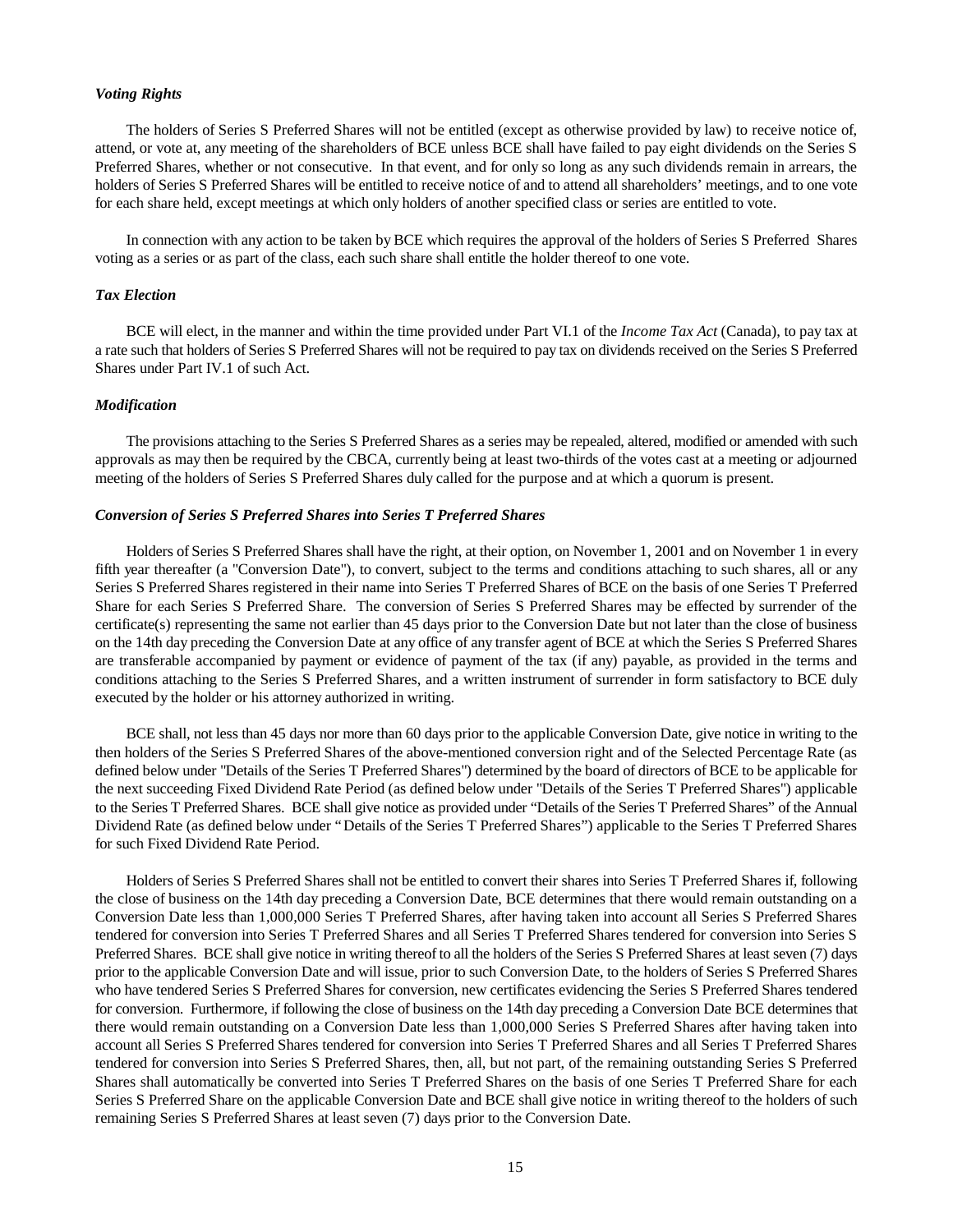If BCE gives notice to the holders of the Series S Preferred Shares of the redemption of all the Series S Preferred Shares, BCE shall not be required to give notice as provided hereunder to the holders of the Series S Preferred Shares of a Selected Percentage Rate for the Series T Preferred Shares or of the conversion right of holders of Series S Preferred Shares and the right of any holder of Series S Preferred Shares to convert such Series S Preferred Shares shall cease and terminate in that event.

### **Details of the Series T Preferred Shares**

On September 25, 1996, the board of directors of BCE authorized the creation of 8,000,000 Series T Preferred Shares of BCE issuable upon conversion of Series S Preferred Shares. The Series T Preferred Shares will have attached thereto the series provisions summarized below. BCE will furnish upon request a copy of the text of the provisions attaching to the Series T Preferred Shares.

### *Definition of Terms*

The following definitions are relevant to the Series T Preferred Shares.

"Annual Dividend Rate" means for any Fixed Dividend Rate Period the rate of interest expressed as a percentage per annum (rounded to the nearest one-thousandth (1/1000) of one percent (1%)) which is equal to the Government of Canada Yield multiplied by the Selected Percentage Rate for such Fixed Dividend Rate Period.

"Fixed Dividend Rate Period" means for the initial Fixed Dividend Rate Period, the period commencing on November 1, 2001 and ending on and including October 31, 2006, and for each succeeding Fixed Dividend Rate Period, the period commencing on the day immediately following the end of the immediately preceding Fixed Dividend Rate Period and ending on and including October 31 in the fifth year immediately thereafter.

"Government of Canada Yield" on any date shall mean the average of the yields determined by two registered Canadian investment dealers, selected by the board of directors of BCE, as being the yield to maturity on such date compounded semiannually and calculated in accordance with generally accepted financial practice, which a non-callable Government of Canada Bond would carry if issued in Canadian dollars in Canada at 100% of its principal amount on such date with a term to maturity of five years.

"Selected Percentage Rate" for each Fixed Dividend Rate Period means the rate of interest, expressed as a percentage of the Government of Canada Yield, determined by the board of directors of BCE as set forth in the notice to the holders of the Series T Preferred Shares, given in accordance with the terms and conditions attaching to the Series T Preferred Shares, which rate of interest shall be not less than 80% of the Government of Canada Yield.

### *Issue Price and Stated Value*

The Series T Preferred Shares will have an issue price and stated value of \$25.00 per share.

### *Dividends*

The holders of the Series T Preferred Shares will be entitled to receive fixed cumulative preferred cash dividends as and when declared by the board of directors of BCE, in the amount per share per annum determined by multiplying the Annual Dividend Rate by \$25.00, to accrue from the date of issue and payable quarterly in respect of each 12 month period on the first day of February, May, August and November.

The board of directors of BCE will, not less than 45 days nor more than 60 days prior to each Conversion Date (as defined below) determine the Selected Percentage Rate to be applicable to the following Fixed Dividend Rate Period and BCE shall give notice in writing thereof to the then holders of the Series T Preferred Shares.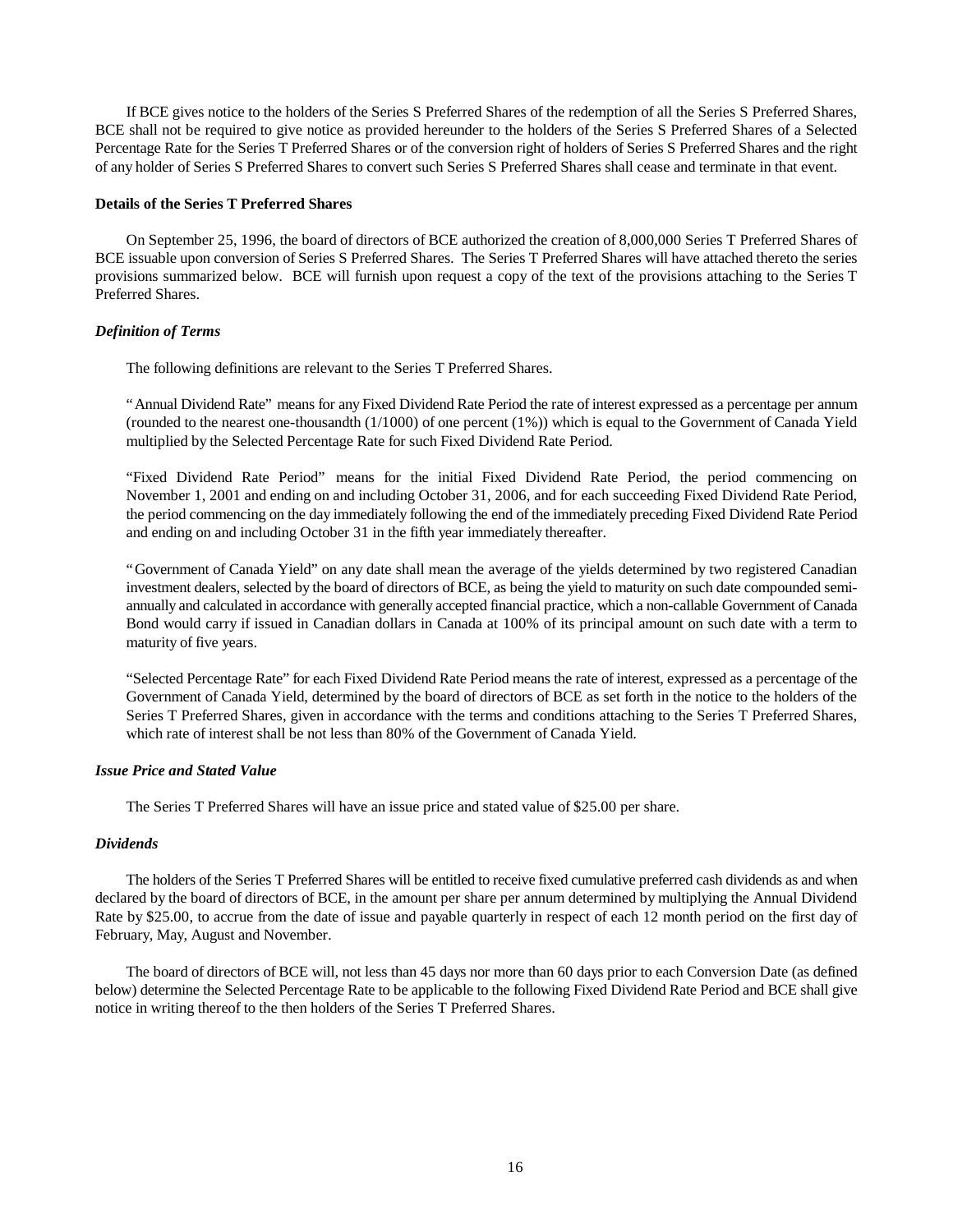The Annual Dividend Rate for each Fixed Dividend Rate Period will be calculated by BCE on the 21st day prior to the first day of each Fixed Dividend Rate Period based upon the Selected Percentage Rate determined with respect to the relevant Fixed Dividend Rate Period and the Government of Canada Yield in effect at 10:00 A.M. (Montréal time) on the said 21st day prior to the first day of the relevant Fixed Dividend Rate Period. Notice of each Annual Dividend Rate shall be provided by BCE within one business day following its determination to all stock exchanges in Canada on which the Series T Preferred Shares are listed for trading, and within three business days following its determination by publication once in the national edition of the Globe and Mail in the English language and once in the City of Montréal in both the French and English languages in a daily newspaper of general circulation in Montréal.

The holders of Series T Preferred Shares, who are also holders of Common Shares, may elect to reinvest all of the cash dividends payable to them on the Series T Preferred Shares in Common Shares under BCE's Dividend Reinvestment and Stock Purchase Plan.

#### *Redemption*

The Series T Preferred Shares will not be redeemable prior to November 1, 2006. The Series T Preferred Shares will be redeemable, subject to applicable law and to "Restrictions on Dividends and Retirement of Shares", on November 1, 2006 or on November 1 in every fifth year thereafter, at the option of BCE, in whole but not in part, at \$25.00 per share, plus an amount equal to all accrued and unpaid dividends up to but excluding the date of redemption. Notice of the redemption will be given by BCE not less than 45 days nor more than 60 days prior to the date fixed for redemption.

#### *Conversion of Series T Preferred Shares into Series S Preferred Shares*

Holders of Series T Preferred Shares shall have the right, at their option, on November 1, 2006 and on November 1 in every fifth year thereafter (a "Conversion Date"), to convert, subject to the terms and conditions attaching to such shares, all or any Series T Preferred Shares registered in their name into Series S Preferred Shares of BCE on the basis of one Series S Preferred Share for each Series T Preferred Share. The conversion of Series T Preferred Shares may be effected by surrender of the certificate(s) representing the same not earlier than 45 days prior to the Conversion Date but not later than the close of business on the 14th day preceding the Conversion Date at any office of any transfer agent of BCE at which the Series T Preferred Shares are transferable accompanied by payment or evidence of payment of the tax (if any) payable, as provided in the terms and conditions attaching to the Series T Preferred Shares, and a written instrument of surrender in form satisfactory to BCE duly executed by the holder or his attorney authorized in writing.

BCE shall, not less than 45 days nor more than 60 days prior to the applicable Conversion Date, give notice in writing to the then holders of the Series T Preferred Shares of the above-mentioned conversion right and of the Selected Percentage Rate determined by the board of directors of BCE to be applicable for the next succeeding Fixed Dividend Rate Period.

Holders of Series T Preferred Shares shall not be entitled to convert their shares into Series S Preferred Shares if, following the close of business on the 14th day preceding a Conversion Date, BCE determines that there would remain outstanding on a Conversion Date less than 1,000,000 Series S Preferred Shares, after having taken into account all Series T Preferred Shares tendered for conversion into Series S Preferred Shares and all Series S Preferred Shares tendered for conversion into Series T Preferred Shares. BCE shall give notice in writing thereof to all the holders of the Series T Preferred Shares at least seven (7) days prior to the applicable Conversion Date and will issue, prior to such Conversion Date, to the holders of Series T Preferred Shares who have tendered Series T Preferred Shares for conversion, new certificates evidencing the Series T preferred Shares tendered for conversion. Furthermore, if following the close of business on the 14th day preceding a Conversion Date BCE determines that there would remain outstanding on a Conversion Date less than 1,000,000 Series T Preferred Shares after having taken into account all Series T Preferred Shares tendered for conversion into Series S Preferred Shares and all Series S Preferred Shares tendered for conversion into Series T Preferred Shares, then, all, but not part, of the remaining outstanding Series T Preferred Shares shall automatically be converted into Series S Preferred Shares on the basis of one Series S Preferred Share for each Series T Preferred Share on the applicable Conversion Date and BCE shall give notice in writing thereof to the holders of such remaining Series T Preferred Shares at least seven (7) days prior to the Conversion Date.

If BCE gives notice to the holders of the Series T Preferred Shares of the redemption on a Conversion Date of all the Series T Preferred Shares, BCE shall not be required to give notice as provided hereunder to the holders of the Series T Preferred Shares of a Selected Percentage Rate or of the conversion right of holders of Series T Preferred Shares and the right of any holder of Series T Preferred Shares to convert such Series T Preferred Shares shall cease and terminate in that event.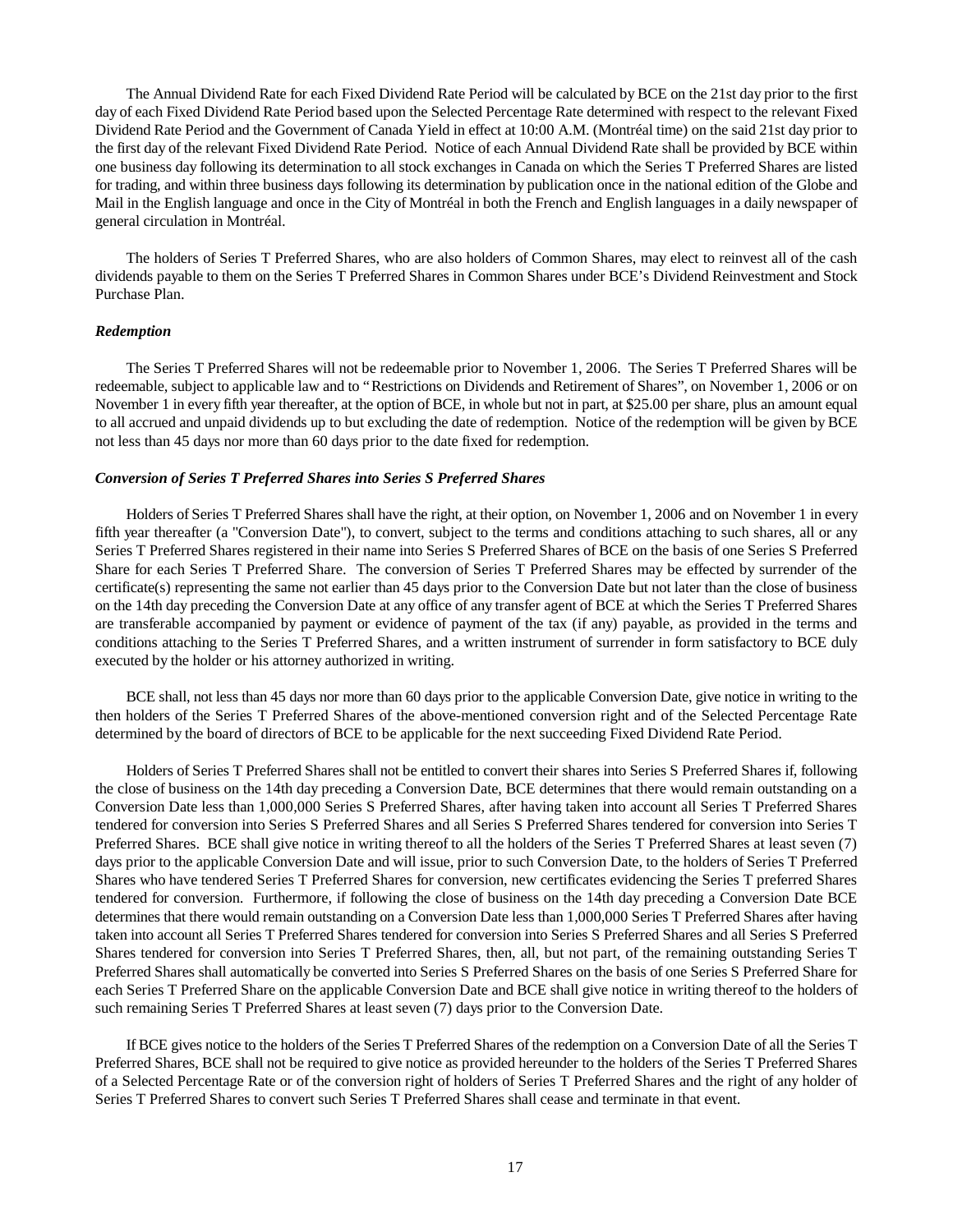#### *Purchase for Cancellation*

BCE may at any time or times purchase for cancellation all or any part of the Series T Preferred Shares in the open market, by private agreement or otherwise at the lowest price or prices at which in the opinion of the board of directors of BCE such shares are obtainable.

#### *Restrictions on Dividends and Retirement of Shares*

BCE will not, without the approval of the holders of outstanding Series T Preferred Shares:

- (a) declare, pay or set apart for payment any dividends (other than stock dividends payable in shares of BCE ranking junior to the Series T Preferred Shares) on the Common Shares or any other shares of BCE ranking junior to the Series T Preferred Shares;
- (b) redeem, purchase or otherwise retire or make any capital distribution on or in respect of the Common Shares or any other shares of BCE ranking junior to the Series T Preferred Shares (except out of the net cash proceeds of a substantially concurrent issue of shares of BCE ranking junior to the Series T Preferred Shares);
- (c) purchase or otherwise retire less than all the Series T Preferred Shares then outstanding; or
- (d) redeem, purchase or otherwise retire (except in connection with the exercise of any retraction privilege or mandatory redemption obligation attaching thereto) any other shares of BCE ranking on a parity with the Series T Preferred Shares;

unless, in each such case, all dividends on outstanding Series T Preferred Shares accrued up to and including the dividend payable on the last preceding payment date shall have been declared and paid. Any approval of the holders of the Series T Preferred Shares required with respect to the foregoing may be given by the affirmative vote of the holders of the majority of the shares represented at a meeting, or adjourned meeting, of the holders of Series T Preferred Shares duly called for the purpose and at which a quorum is present.

#### *Rights on Liquidation*

In the event of any liquidation, dissolution or winding-up of BCE, the holders of the Series T Preferred Shares will be entitled to receive \$25.00 per Series T Preferred Share plus an amount equal to all accrued and unpaid dividends up to but excluding the date of payment or distribution before any payment or distribution is made to the holders of the Common Shares or any other shares of BCE ranking junior to the Series T Preferred Shares. Upon payment of such amounts, the holders of the Series T Preferred Shares will not be entitled to share in any further distribution of assets of BCE.

### *Voting Rights*

The holders of Series T Preferred Shares will not be entitled (except as otherwise provided by law) to receive notice of, attend, or vote at, any meeting of the shareholders of BCE unless BCE shall have failed to pay eight dividends on the Series T Preferred Shares, whether or not consecutive. In that event, and for only so long as any such dividends remain in arrears, the holders of Series T Preferred Shares will be entitled to receive notice of and to attend all shareholders' meetings, and to one vote for each share held, except meetings at which only holders of another specified class or series are entitled to vote.

In connection with any action to be taken by BCE which requires the approval of the holders of Series T Preferred Shares voting as a series or as part of the class, each such share shall entitle the holder thereof to one vote.

### *Tax Election*

BCE will elect, in the manner and within the time provided under Part VI.1 of the *Income Tax Act* (Canada), to pay tax at a rate such that holders of Series T Preferred Shares will not be required to pay tax on dividends received on the Series T Preferred Shares under Part IV.1 of such Act.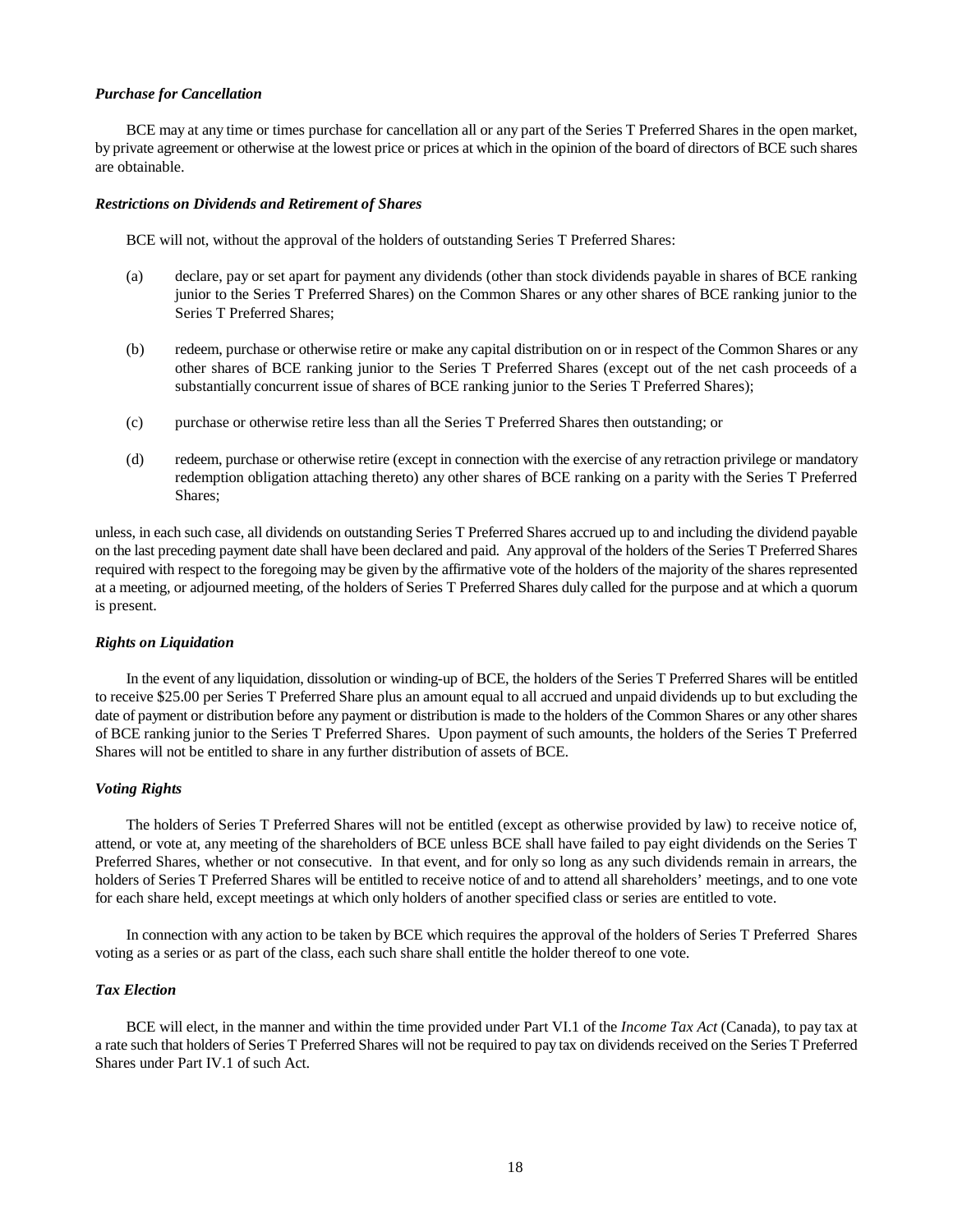#### *Modification*

The provisions attaching to the Series T Preferred Shares as a series may be repealed, altered, modified or amended with such approvals as may then be required by the CBCA, currently being at least two-thirds of the votes cast at a meeting or adjourned meeting of the holders of Series T Preferred Shares duly called for the purpose and at which a quorum is present.

### **RATINGS**

The Series S Preferred Shares are rated P-1 by CBRS Inc. ("CBRS"), the highest of the five standard categories used by CBRS for preferred shares. The Series S Preferred Shares are rated Pfd-2 by Dominion Bond Rating Service Limited ("DBRS"), the second highest of the five standard categories used by DBRS for preferred shares.

Neither of the foregoing ratings should be construed as a recommendation to buy, sell or hold securities. Either of the foregoing ratings may be revised or withdrawn at any time by the respective rating organization.

### **CANADIAN FEDERAL INCOME TAX CONSIDERATIONS**

In the opinion of Messrs. Josef J. Fridman and Marc J. Ryan, Senior Vice-President, Law and Corporate Secretary, and General Counsel, respectively of BCE Inc., and of Ogilvy Renault, Montreal, a general partnership, at the time of issue, the following is a general summary of the principal Canadian federal income tax considerations generally applicable to a prospective purchaser who, within the meaning of the *Income Tax Act* (Canada) (the "Act"), is resident in Canada, will hold Series S Preferred Shares or Series T Preferred Shares as capital property and deals at arm's length with BCE. Under the Act and draft legislation initially tabled on June 1, 1995, and released again on June 20, 1996 as part of the Notice of Ways and Means Motion, shares, including the Series S Preferred Shares and Series T Preferred Shares issued upon conversion of Series S Preferred Shares, acquired by certain holders, including "restricted financial institutions" (as defined in the Act), registered or licensed investment dealers or corporations controlled by one or more of the foregoing, will generally not be held as capital property by such holders and will be subject to special "mark-to-market" rules.

### **The summary is of a general nature only and is not intended to be, nor should it be construed to be, legal or tax advice to any particular investor. Accordingly, prospective purchasers are urged to consult their own tax advisors with respect to their particular circumstances.**

This summary is based upon the current provisions of the Act, the regulations thereunder, all specific proposals to amend the Act and the regulations publicly announced by the Minister of Finance prior to the date hereof and the administrative practices published by Revenue Canada, Customs, Excise and Taxation. This summary does not otherwise take into account any changes in law, whether by legislative, governmental or judicial decision or action, nor does it take into account or consider any provincial, territorial or foreign income tax considerations.

#### **Taxation of Dividends**

Dividends (including deemed dividends) received on the Series S Preferred Shares and Series T Preferred Shares by an individual will be included in the individual's income and will be subject to the gross-up and dividend tax credit rules normally applicable to taxable dividends received from taxable Canadian corporations.

Dividends (including deemed dividends) received on the Series S Preferred Shares and Series T Preferred Shares by a corporation other than a "specified financial institution", as defined in the Act, will be included in computing the corporation's income and will generally be deductible in computing the taxable income of the corporation.

Dividends (including deemed dividends) received on the Series S Preferred Shares and Series T Preferred Shares by a corporation that is a "specified financial institution", within the meaning of the Act, will be included in computing the corporation's income and will generally be deductible in computing the corporation's taxable income, provided the Series S Preferred Shares and Series T Preferred Shares are not "term preferred shares" within the meaning of the Act at the time the dividend is paid. A share may be considered a term preferred share if, as a consequence of its terms or conditions, the issuing corporation or any person related thereto or any partnership or trust of which the issuing corporation or a person related thereto is a member or beneficiary "may reasonably be expected at any time to redeem, acquire or cancel, in whole or in part, the share or reduce its paid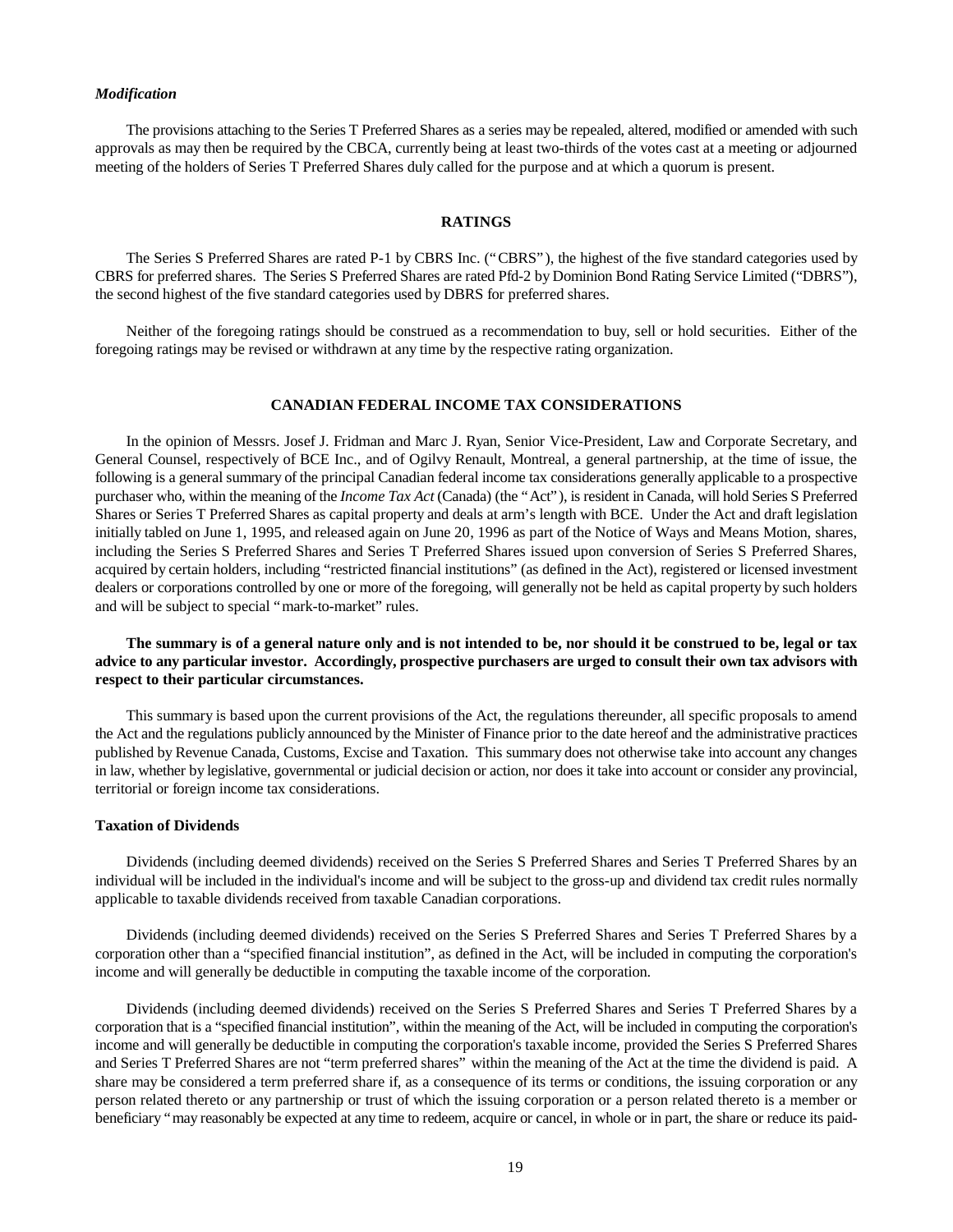up capital". Nesbitt Burns Inc. has delivered its opinion of even date herewith that the terms and conditions of the Series S Preferred Shares and Series T Preferred Shares are not such that, as a consequence of such terms and conditions, BCE or a person related thereto or any partnership or trust of which BCE or a person related thereto is a member or beneficiary may reasonably be expected at any time to redeem, acquire or cancel, in whole or in part, any of the Series S Preferred Shares and Series T Preferred Shares or to reduce their paid-up capital. Based and relying, in part, on such opinion, the Series S Preferred Shares and Series T Preferred Shares will not be, in the opinion of counsel, term preferred shares.

A private corporation, as defined in the Act, or any other corporation controlled by or for the benefit of an individual or a related group of individuals, will generally be liable to pay a 33\_% refundable tax under Part IV of the Act on dividends received (or deemed to be received) on the Series S Preferred Shares and Series T Preferred Shares to the extent such dividends are deductible in computing its taxable income.

The Series S Preferred Shares and Series T Preferred Shares are "taxable preferred shares" as defined in the Act. The terms of the Series S Preferred Shares and Series T Preferred Shares require BCE to make the necessary election under Part VI.1 of the Act so that corporate shareholders will not be subject to tax under Part IV.1 of the Act on dividends paid (or deemed to be paid) by BCE on the Series S Preferred Shares and Series T Preferred Shares. Consequently, provided that such election is made, dividends on the Series S Preferred Shares and Series T Preferred Shares received (or deemed to be received) by corporations, including "specified financial institutions", will not be subject to the 10% tax payable under Part IV.1 of the Act.

#### **Dispositions of Series S Preferred Shares and Series T Preferred Shares**

A holder who disposes of or is deemed to dispose of Series S Preferred Shares and/or Series T Preferred Shares will generally realize a capital gain (or sustain a capital loss) to the extent that the holder's proceeds of disposition, net of any costs of disposition, exceed (or are less than) the adjusted cost base of such shares to the holder. If the holder is a corporation, any capital loss may in certain circumstances be reduced by the amount of certain dividends, including certain deemed dividends, which have been received on the Series S Preferred Shares and/or Series T Preferred Shares. Analogous rules apply to a partnership or trust of which a corporation is a member or beneficiary.

### **Redemption of Series S Preferred Shares and Series T Preferred Shares**

If BCE redeems Series S Preferred Shares and/or Series T Preferred Shares, or otherwise acquires or cancels Series S Preferred Shares and/or Series T Preferred Shares (other than by a purchase in the open market in the manner in which shares are normally purchased by any member of the public in the open market), the holder will be deemed to have received a dividend equal to the amount, if any, paid by BCE in excess of the paid-up capital of such shares at such time as computed for purposes of the Act. The amount of any such deemed dividend will generally not be included in computing the holder's proceeds of disposition for purposes of computing the capital gain or loss arising on disposition of such Series S Preferred Shares and/or Series T Preferred Shares. In the case of a corporate holder, it is possible that in certain circumstances all or part of any such deemed dividend may be treated as proceeds of disposition and not as a dividend.

### **Conversion of Series S Preferred Shares and Series T Preferred Shares**

The conversion of the Series S Preferred Shares into Series T Preferred Shares and of the Series T Preferred Shares into Series S Preferred Shares will not constitute a disposition thereof and the cost to the holder of the Series T Preferred Shares or Series S Preferred Shares, as the case may be, acquired on the conversion will be the adjusted cost base to the holder of the converted Series S Preferred Shares or Series T Preferred Shares, as the case may be, immediately before the conversion.

### **TRANSFER AGENT AND REGISTRAR**

The transfer agent and registrar for the Series S Preferred Shares offered hereunder is Montreal Trust Company at its principal offices in St. John's, Halifax, Charlottetown, Saint John, Montreal, Toronto, Winnipeg, Regina, Calgary, Edmonton and Vancouver.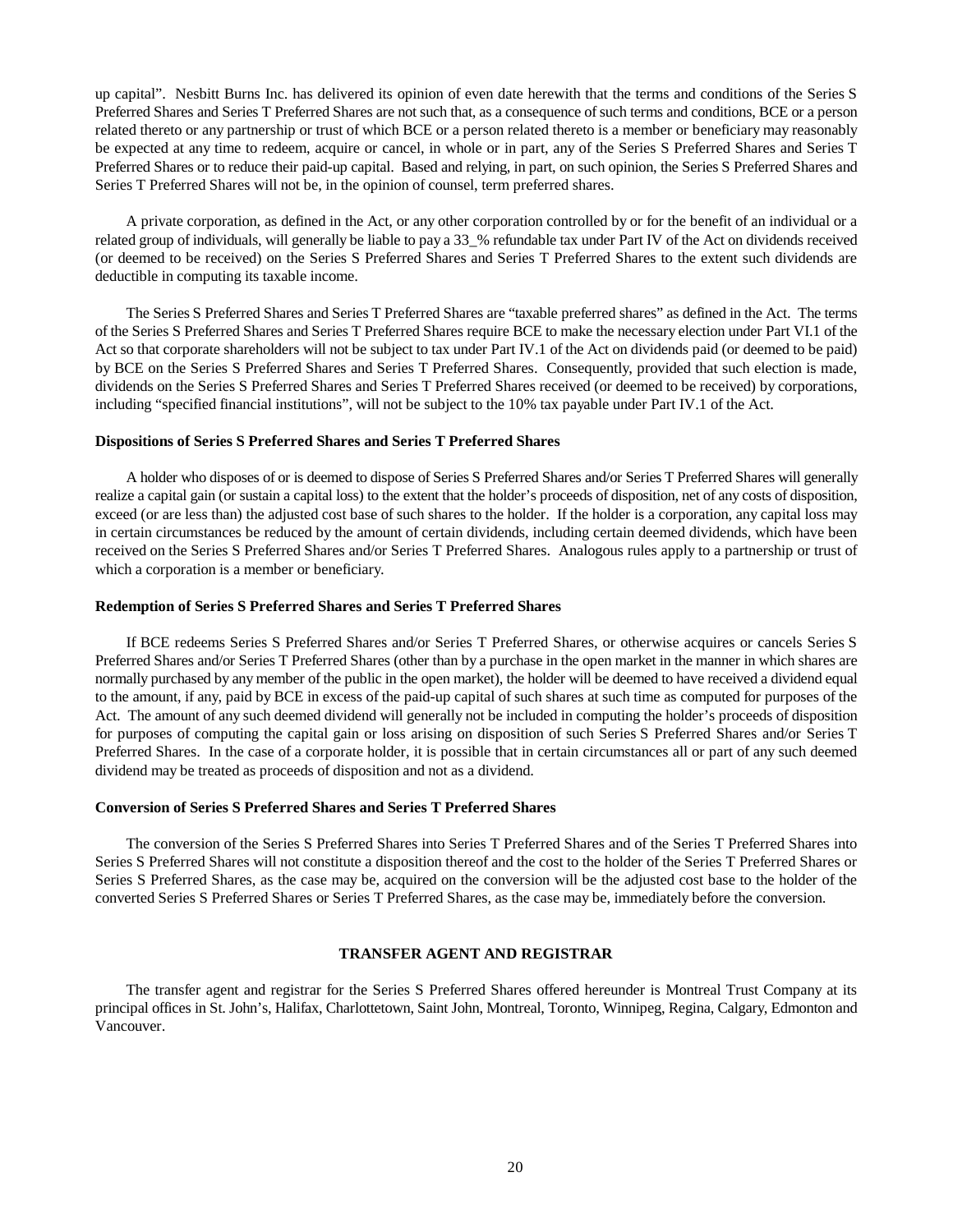### **STATUTORY RIGHTS OF WITHDRAWAL AND RESCISSION**

Securities legislation in several of the provinces of Canada provides purchasers with the right to withdraw from an agreement to purchase securities within two business days after receipt or deemed receipt of a prospectus and any amendment. In several of the provinces, securities legislation further provides a purchaser with remedies for rescission or, in some jurisdictions, damages where the prospectus and any amendment contains a misrepresentation or is not delivered to the purchaser, provided that such remedies for rescission or damages must be exercised by the purchaser within the time limit prescribed by the securities legislation of the purchaser's province. The purchaser should refer to any applicable provisions of the securities legislation of the purchaser's province for the particulars of these rights or consult with a legal adviser.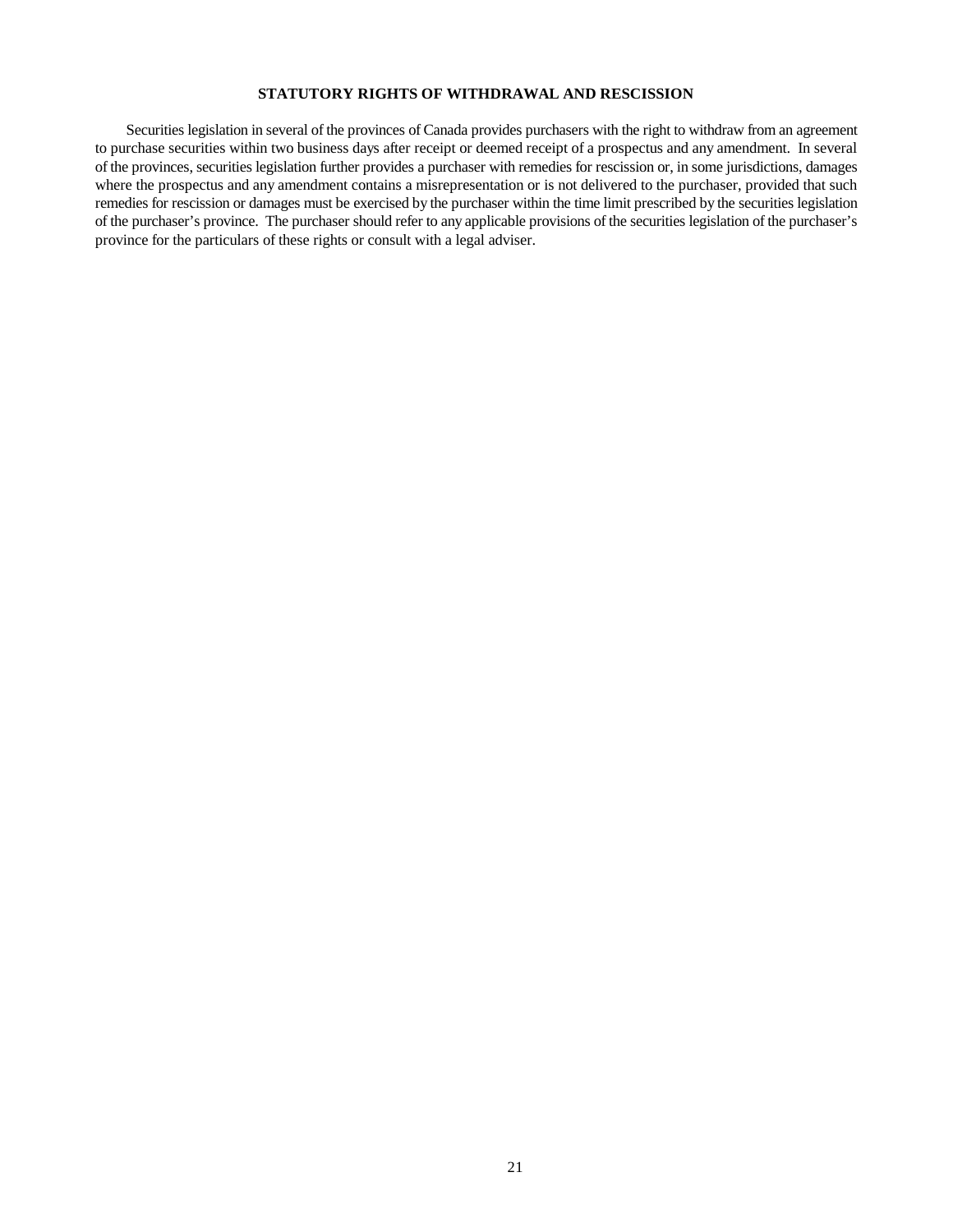### **CERTIFICATE OF BCE Inc.**

Dated: October 9, 1996

The foregoing, together with the documents incorporated herein by reference, constitutes full, true and plain disclosure of all material facts relating to the securities offered by this short form prospectus as required by the securities laws of British Columbia, Alberta, Saskatchewan, Manitoba, Ontario, New Brunswick, Prince Edward Island, Nova Scotia and Newfoundland. This short form prospectus, as supplemented by the permanent information record, contains no misrepresentation that is likely to affect the value or the market price of the securities to be distributed, as required by the securities laws of Quebec.

CHIEF EXECUTIVE OFFICER CHIEF FINANCIAL OFFICER

(Signed) L.R. Wilson Chairman and Chief Executive Officer (Signed) R.W. Osborne President

On behalf of the Board of Directors:

(Signed) W. Chippindale Director

(Signed) L.B. Vaillancourt Director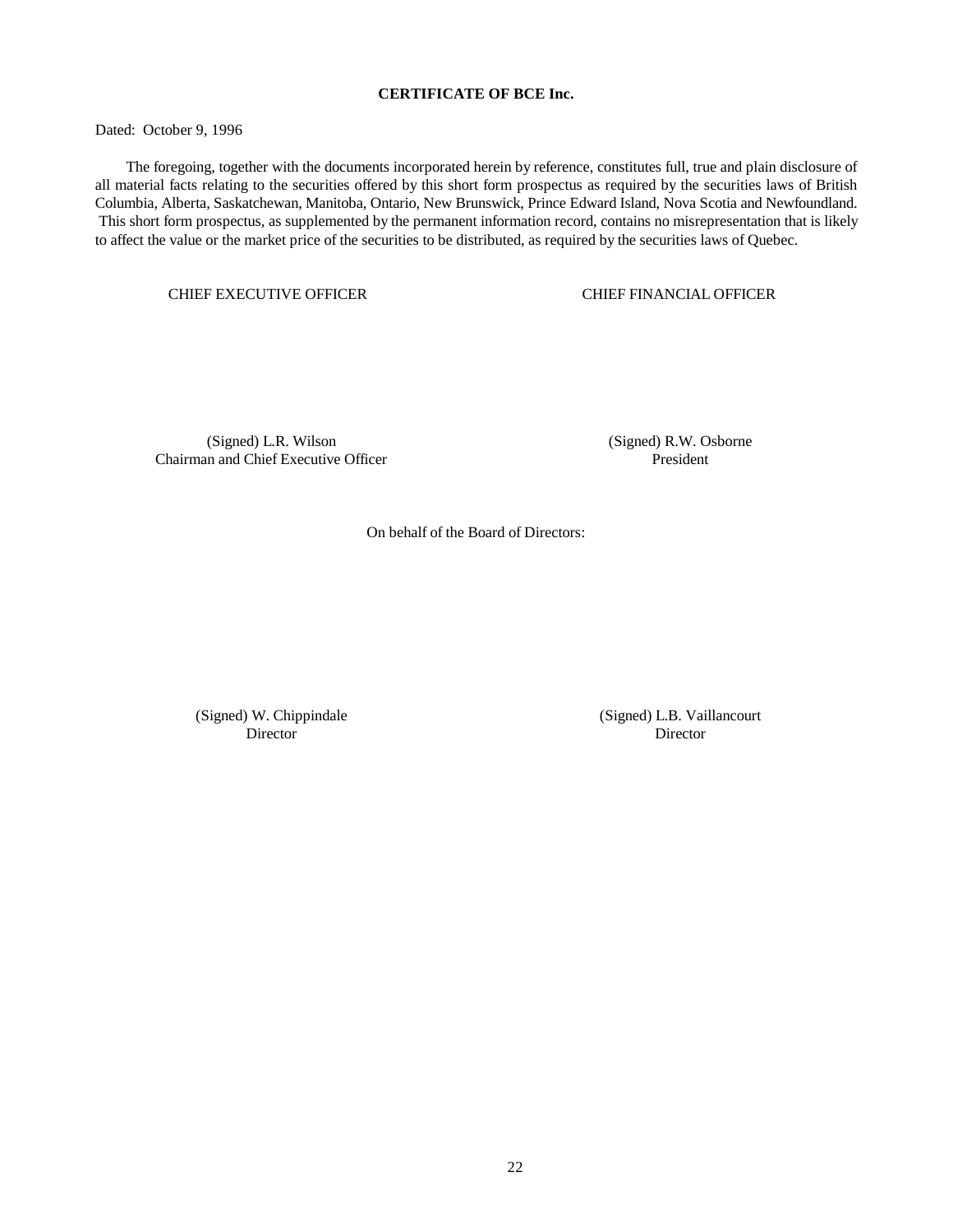### **CERTIFICATE OF UNDERWRITERS**

Dated: October 9, 1996

To the best of our knowledge, information and belief, the foregoing, together with the documents incorporated herein by reference, constitutes full, true and plain disclosure of all material facts relating to the securities offered by this short form prospectus as required by the securities laws of British Columbia, Alberta, Saskatchewan, Manitoba, Ontario, New Brunswick, Prince Edward Island, Nova Scotia and Newfoundland. To our knowledge, this short form prospectus, as supplemented by the permanent information record, contains no misrepresentation that is likely to affect the value or the market price of the securities to be distributed, as required by the securities laws of Quebec.

|                                                  | <b>Nesbitt Burns Inc.</b>             | <b>ScotiaMcLeod Inc.</b>                   |                                                    |
|--------------------------------------------------|---------------------------------------|--------------------------------------------|----------------------------------------------------|
|                                                  |                                       |                                            |                                                    |
|                                                  | by: (signed)<br>L. Bachand            | by: (signed)<br><b>Steven Abrams</b>       |                                                    |
|                                                  | TD Securities Inc.                    | Lévesque Beaubien<br><b>Geoffrion Inc.</b> |                                                    |
|                                                  | by: (signed)<br>J. Longpré            | by: (signed)<br>J. McKinnell               |                                                    |
| <b>CIBC Wood Gundy</b><br><b>Securities Inc.</b> | <b>Midland Walwyn</b><br>Capital Inc. | <b>Gordon Capital</b><br>Corporation       | <b>First Marathon Securities</b><br><b>Limited</b> |
| by: (signed)<br>David Clifford                   | by: (signed)<br>K. MacKinnon          | by: (signed)<br>L.H. Goth                  | by: (signed)<br>A. Denis                           |

The following includes the names of all persons having an interest either directly or indirectly, to the extent of not less than 5% in the capital of:

**Nesbitt Burns Inc.**: The Nesbitt Burns Corporation Limited, a majority-owned subsidiary of a Canadian chartered bank; **ScotiaMcLeod Inc.**: wholly-owned by a Canadian chartered bank;

**TD Securities Inc.**: wholly-owned subsidiary of a Canadian chartered bank;

**Lévesque Beaubien Geoffrion Inc.**: wholly-owned by Lévesque, Beaubien and Company Inc., a majority-owned subsidiary of a Canadian chartered bank;

**CIBC Wood Gundy Securities Inc.**: wholly-owned subsidiary of The CIBC Wood Gundy Corporation, a majority-owned subsidiary of a Canadian chartered bank;

**Midland Walwyn Capital Inc.**: wholly-owned by Midland Walwyn Inc.;

**Gordon Capital Corporation**: J.R. Connacher, J.N. Green, Pacific Century G.C. Holdings Inc. and D.G. Nelson; and **First Marathon Securities Limited**: wholly-owned subsidiary of First Marathon Inc.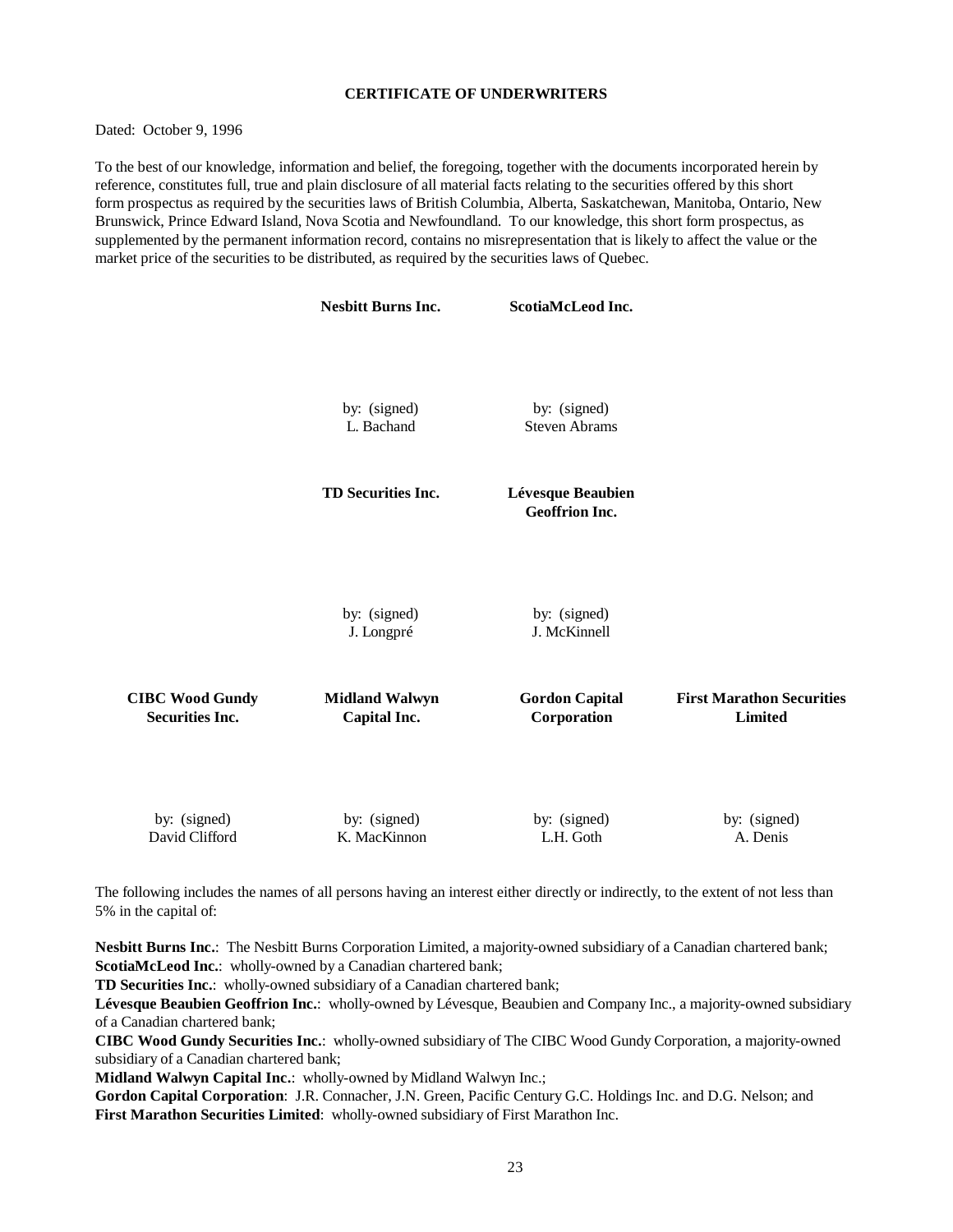October 9, 1996

## CHIEF EXECUTIVE OFFICER CHIEF FINANCIAL OFFICER

W. Chippindale L.B. Vaillancourt